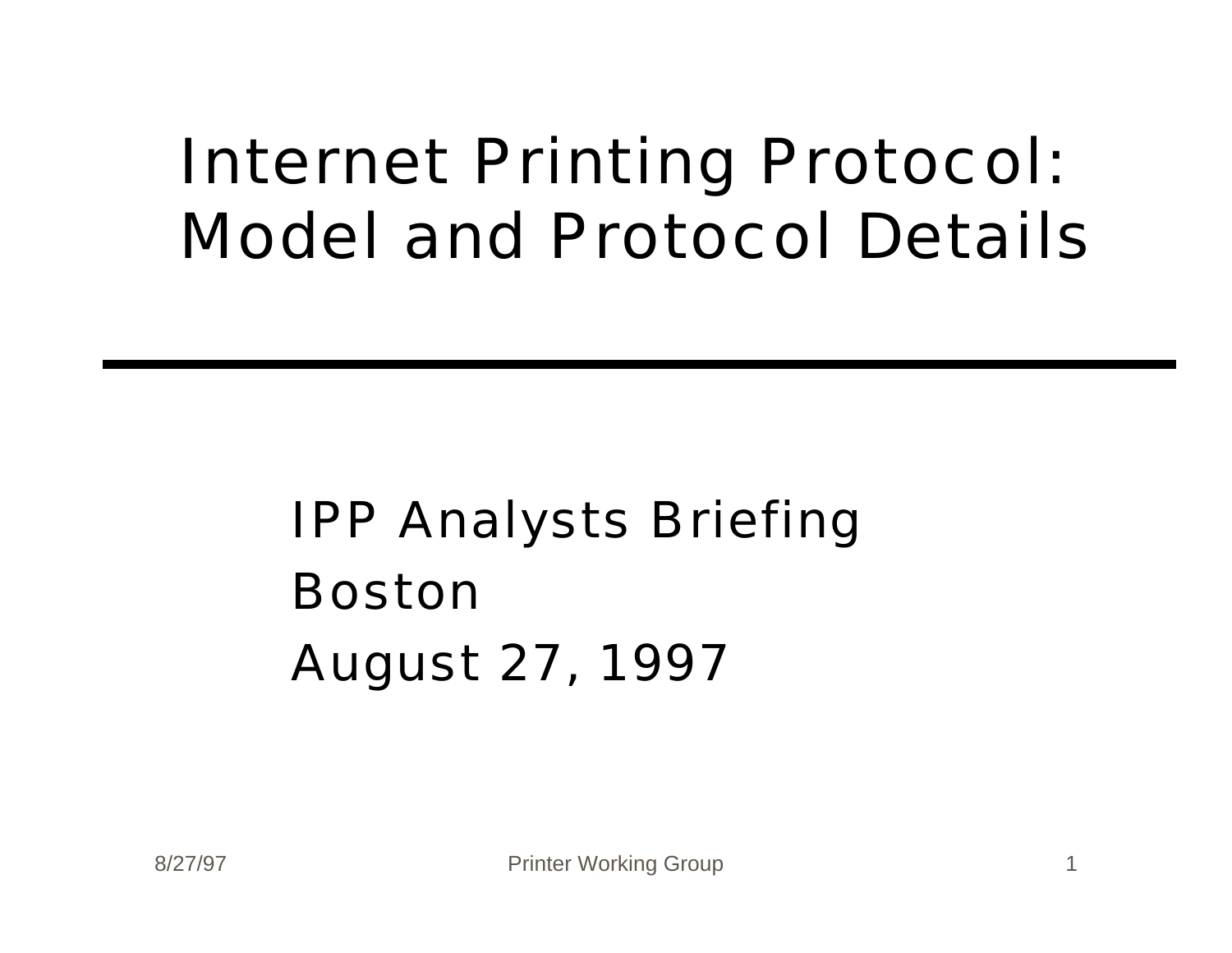# Model and Protocol Details

## **I** IPP - Model and Semantics

- $\triangle$  Abstractions independent of encoding
- ◆ Client/Server
- $\rightarrow$  Alignment with other Standards
	- x Printer MIB, Job MIB, Host Resource MIB
- **II IPP Protocol Specification** 
	- $\bullet$  "on-the-wire" data representation
	- Transport specific mapping HTTP/1.1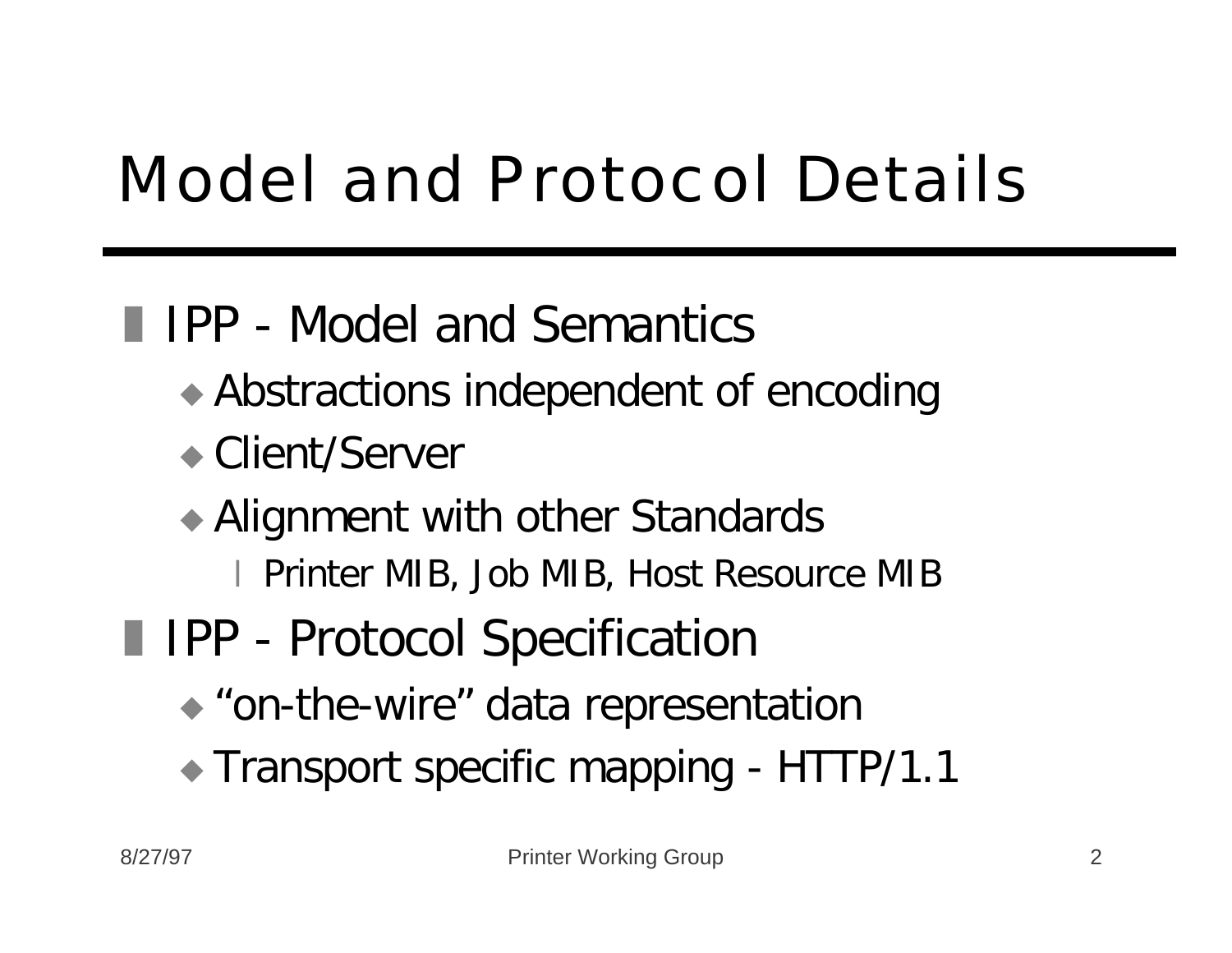## Architecture

#### Distributed Environment - Internet

**■** Client

- Query the Printer
- $\bullet$  Submit Jobs
- Query Jobs
- $\bullet$  Cancel Jobs
- Server (IPP Printer)
	- $\bullet$  Implement and support the Protocol
	- Conform to the Model semantics
	- $\bullet$  Integrated with other services
		- Naming, Directory, Notification, Security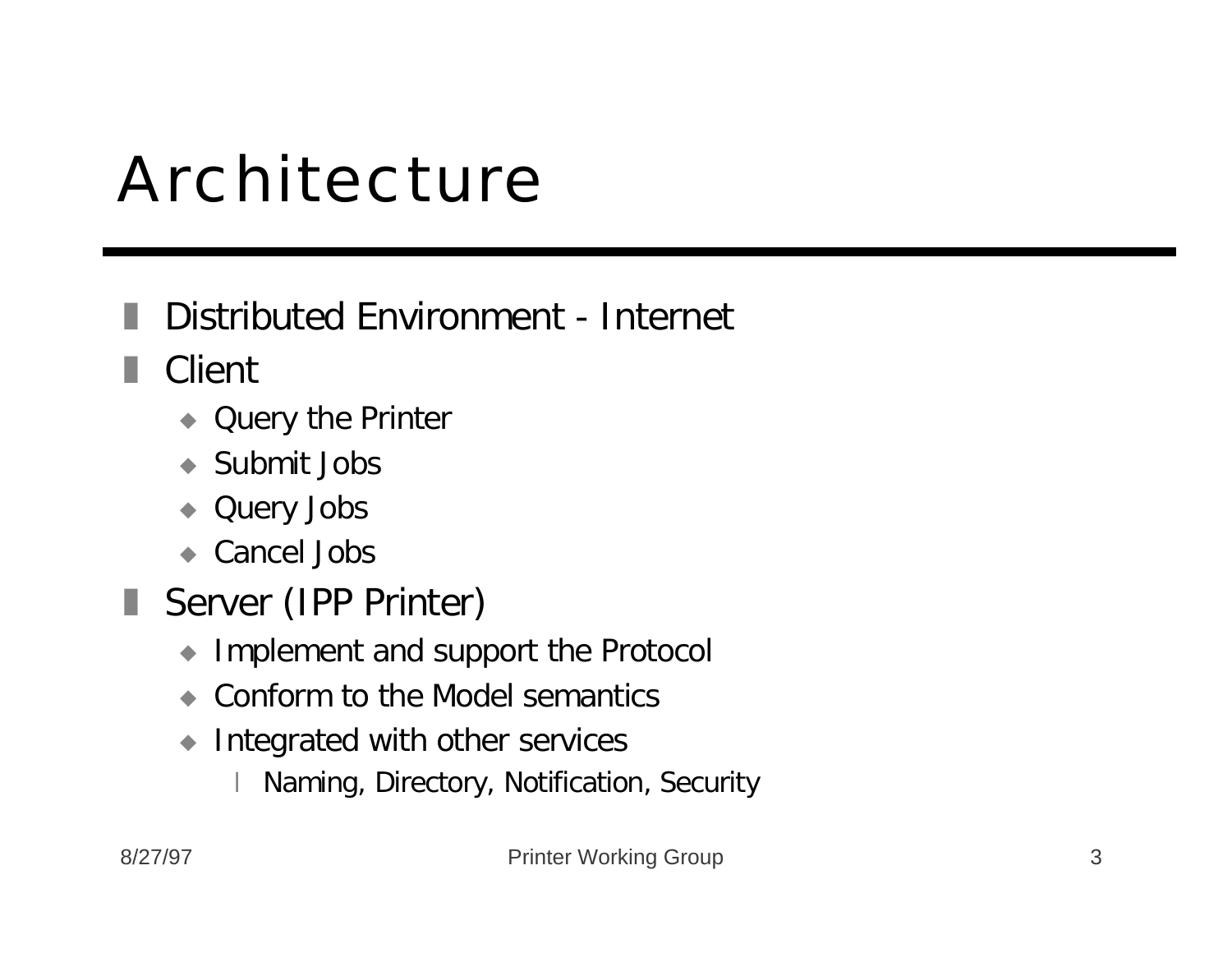# Layering

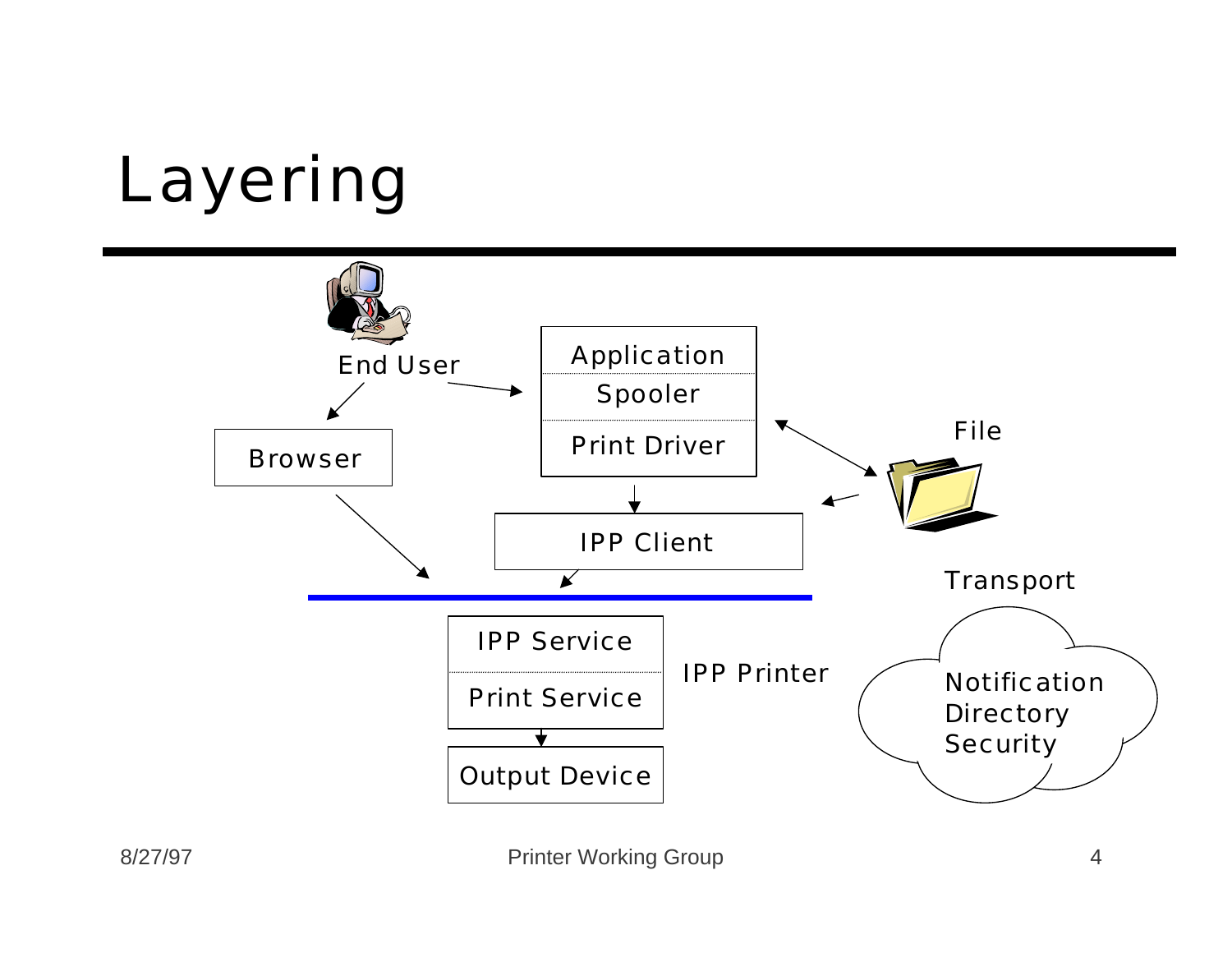## Database Model

 $\blacksquare$  Follow the industry lead

- $\rightarrow$  Objects with attributes
- $\rightarrow$  Operations to manipulate those objects
- Operations to query object (status, attributes)
- Submitting a print job creates a Job object
	- $\bullet$  Client supplied attributes
	- $\bullet$  Printer supplied attributes (e.g., state, submitter's authenticated identity)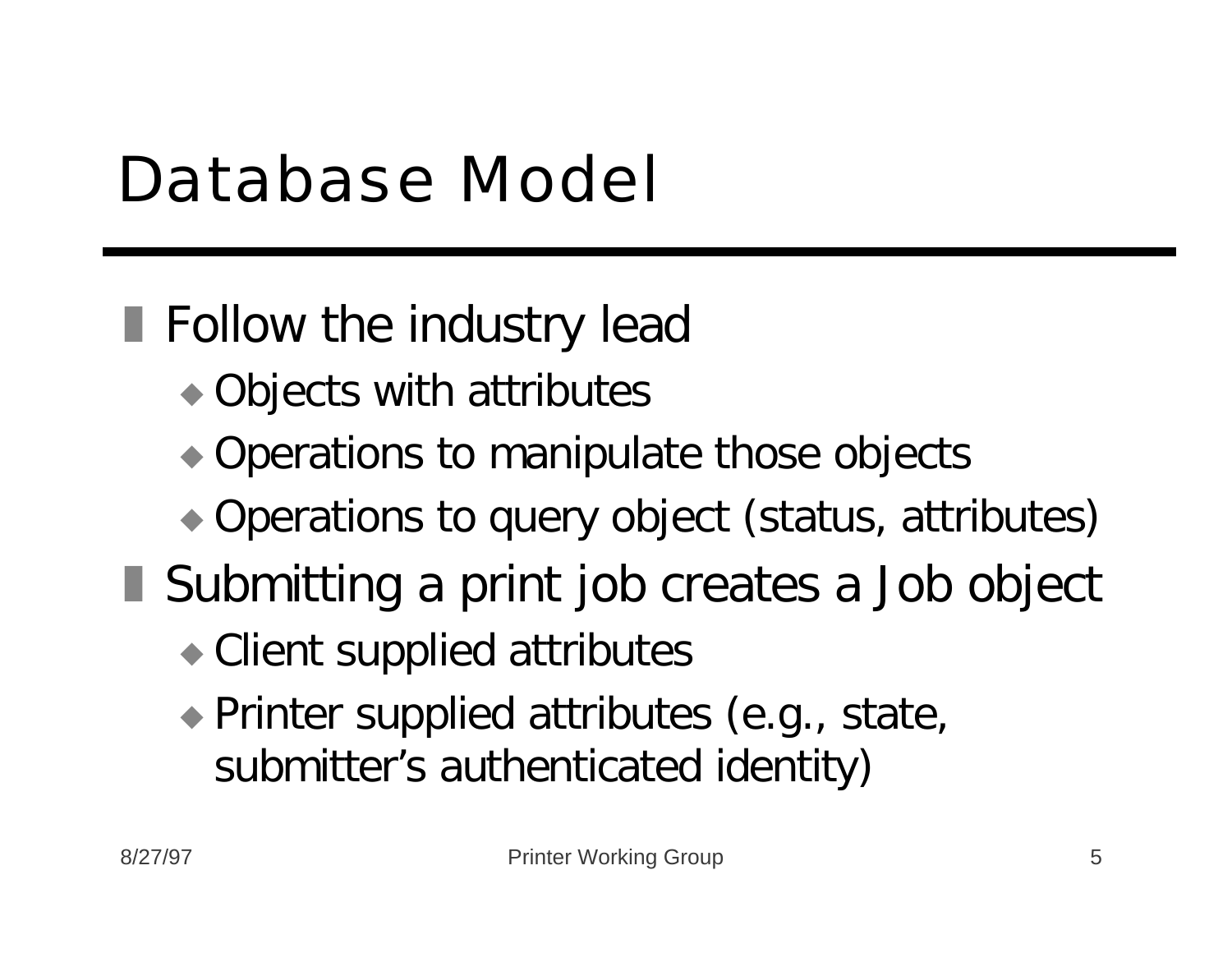# Object Types

## **Deset Type**

- Definition (schema)
- $\rightarrow$  Attributes (mandatory, optional)
- Operations (mandatory, optional)

## ■ Objects

- $\rightarrow$  Uniquely identifiable implementations
- $\rightarrow$  Supported attributes (mandatory +)
- $\rightarrow$  Supported operations (mandatory +)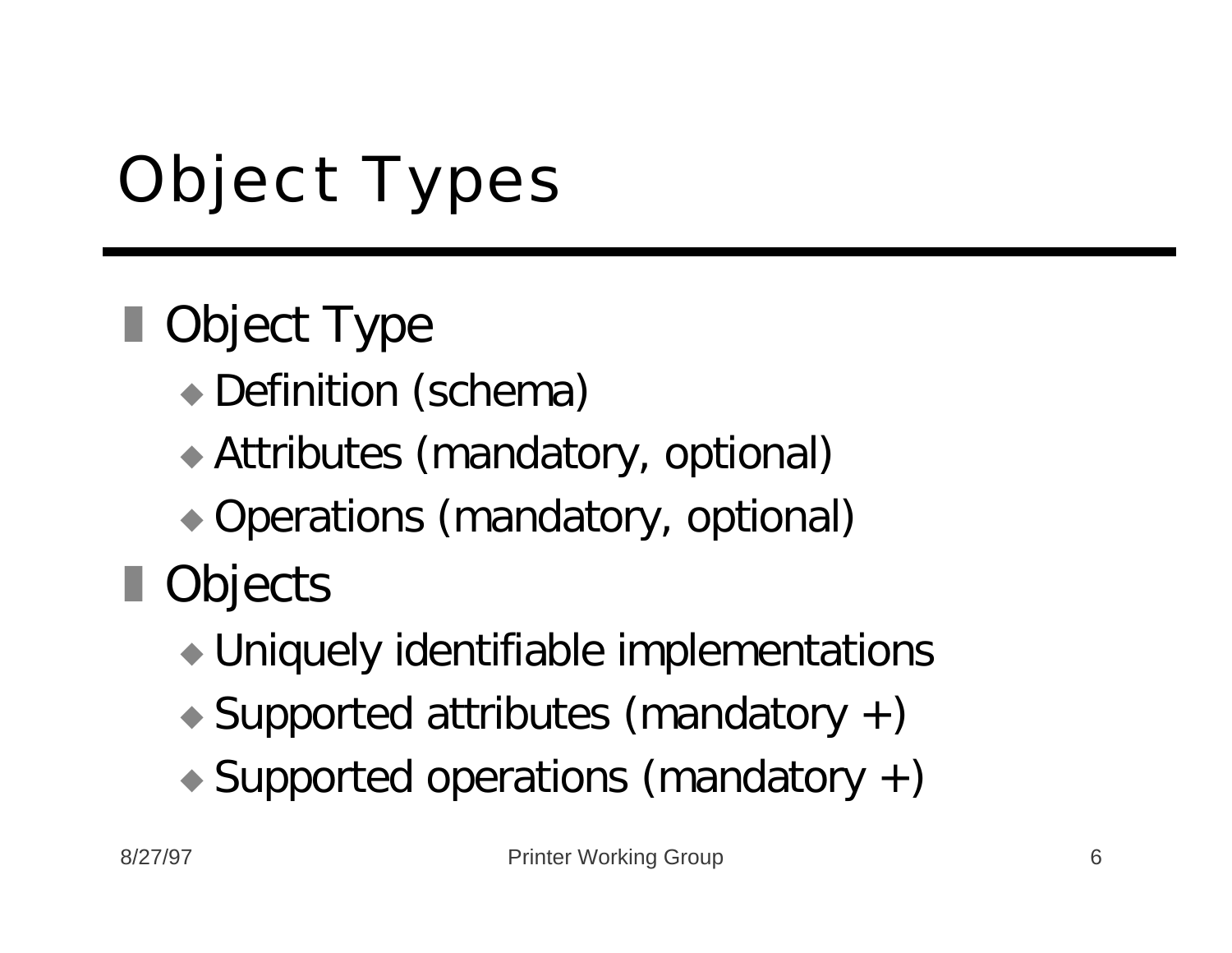## Object Types: Example

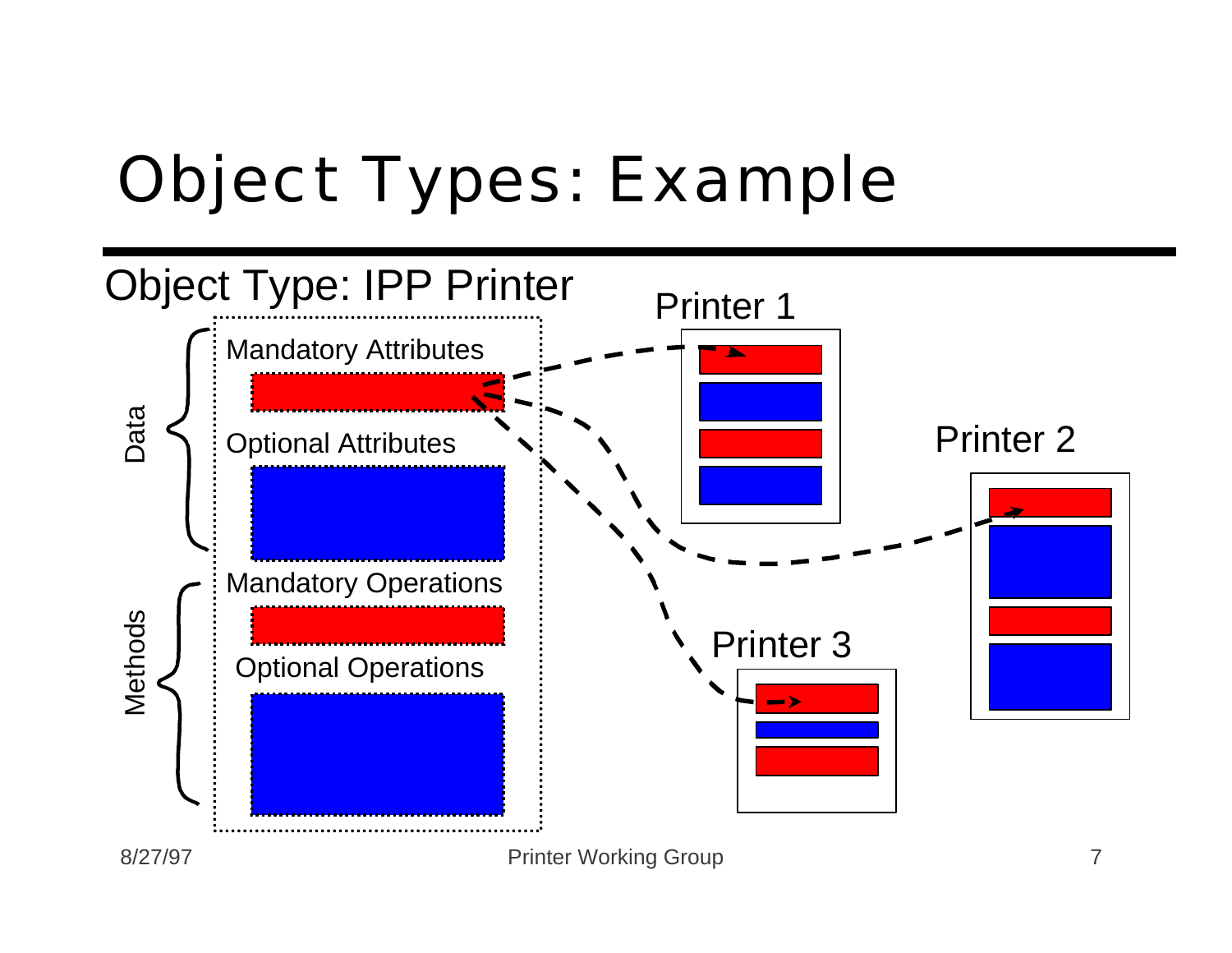# IPP Objects

## **Derinter**

- Abstraction of logical or physical device
- Any type of marking or "publishing" device
- z Job
	- ◆ Descriptive attributes (name, PDL, message)
	- Processing attributes (copies, finishings)

## **Document**

 $\rightarrow$  Optionally multiple documents per job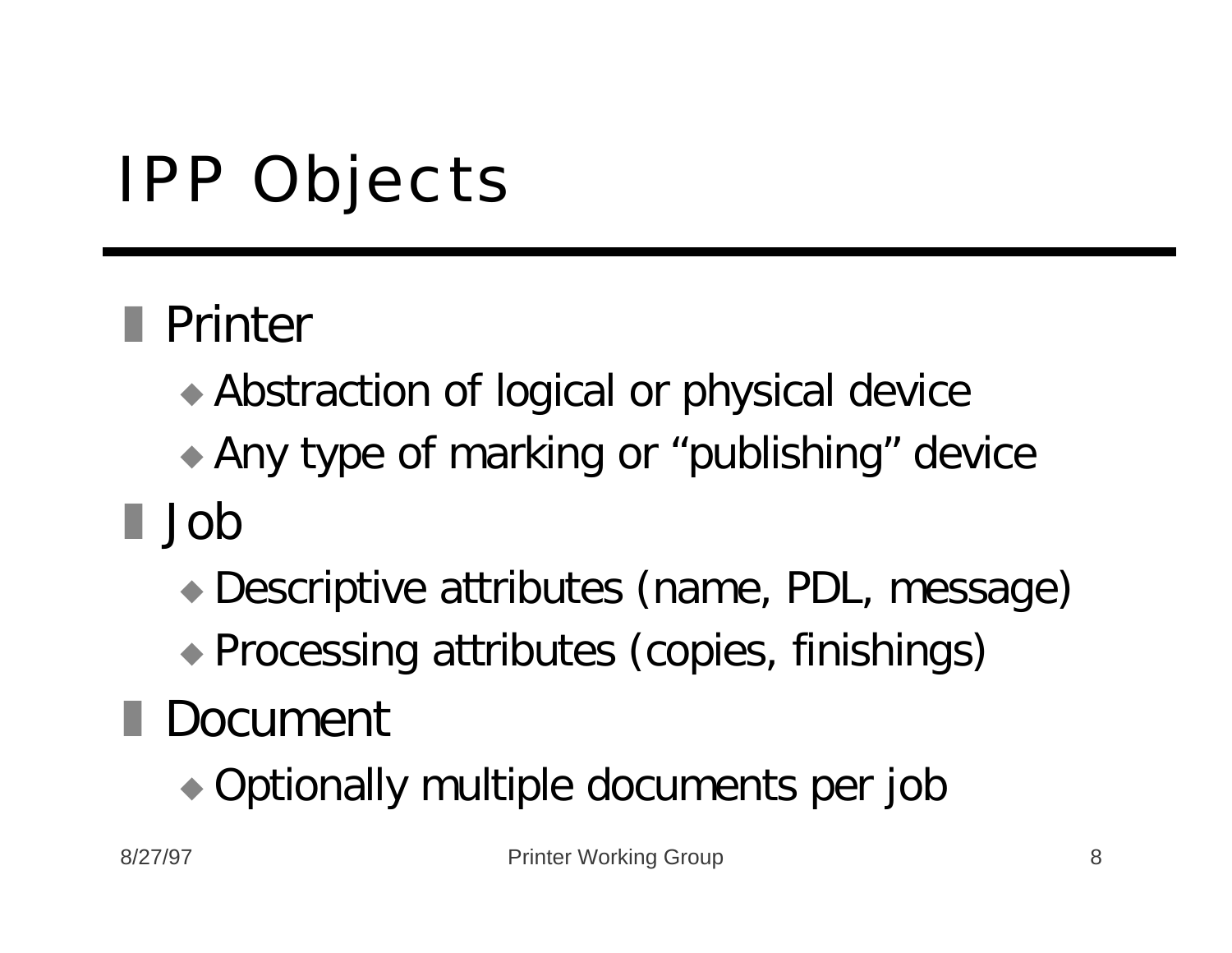## IPP Printer

- **I** Implements IPP
- **Logical or physical device**
- **Nultiple configurations** 
	- $\bullet$  server
	- $\bullet$  embedded
- **Job processing** 
	- $\bullet$  spooling, scheduling, status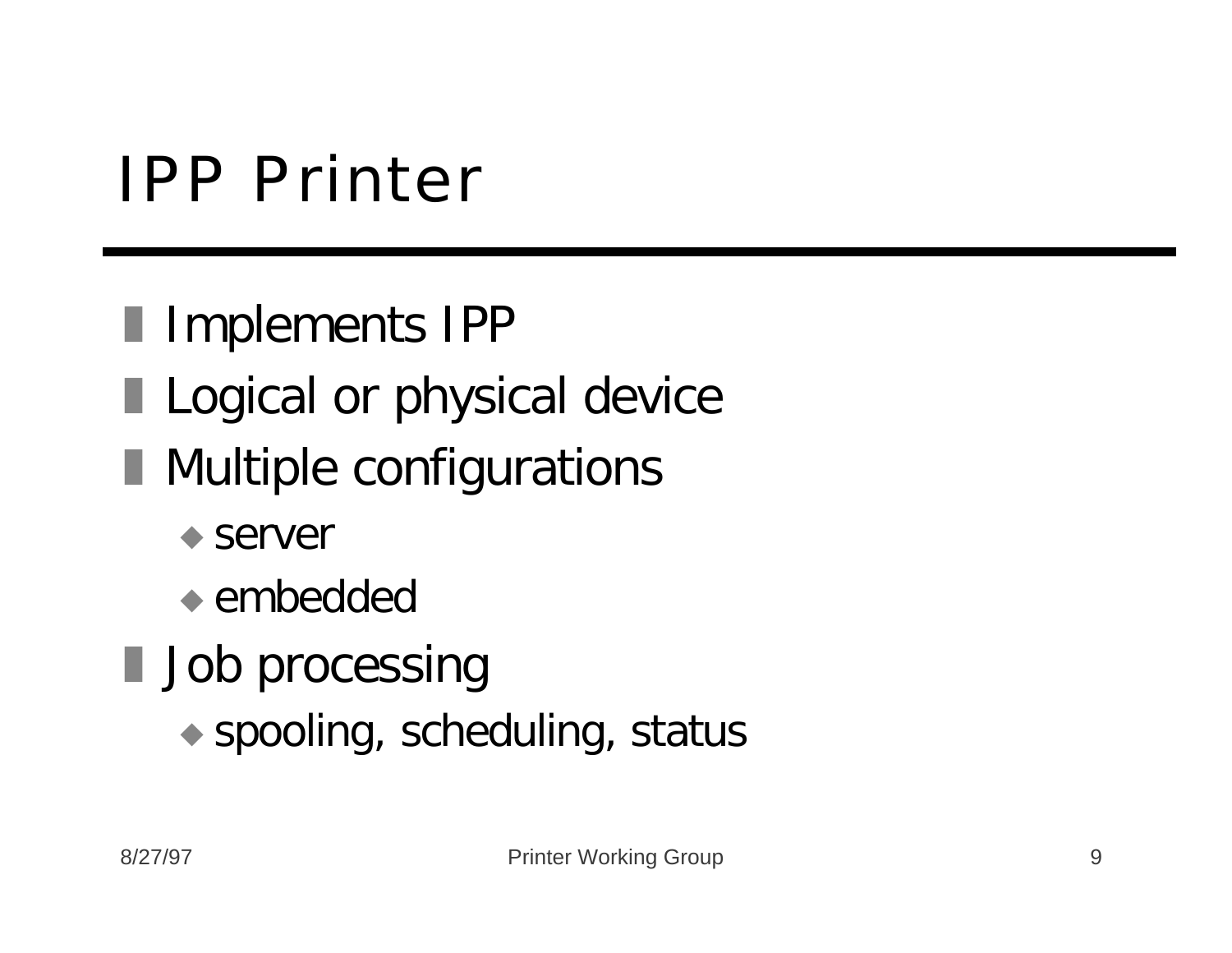## IPP Printer Implementations

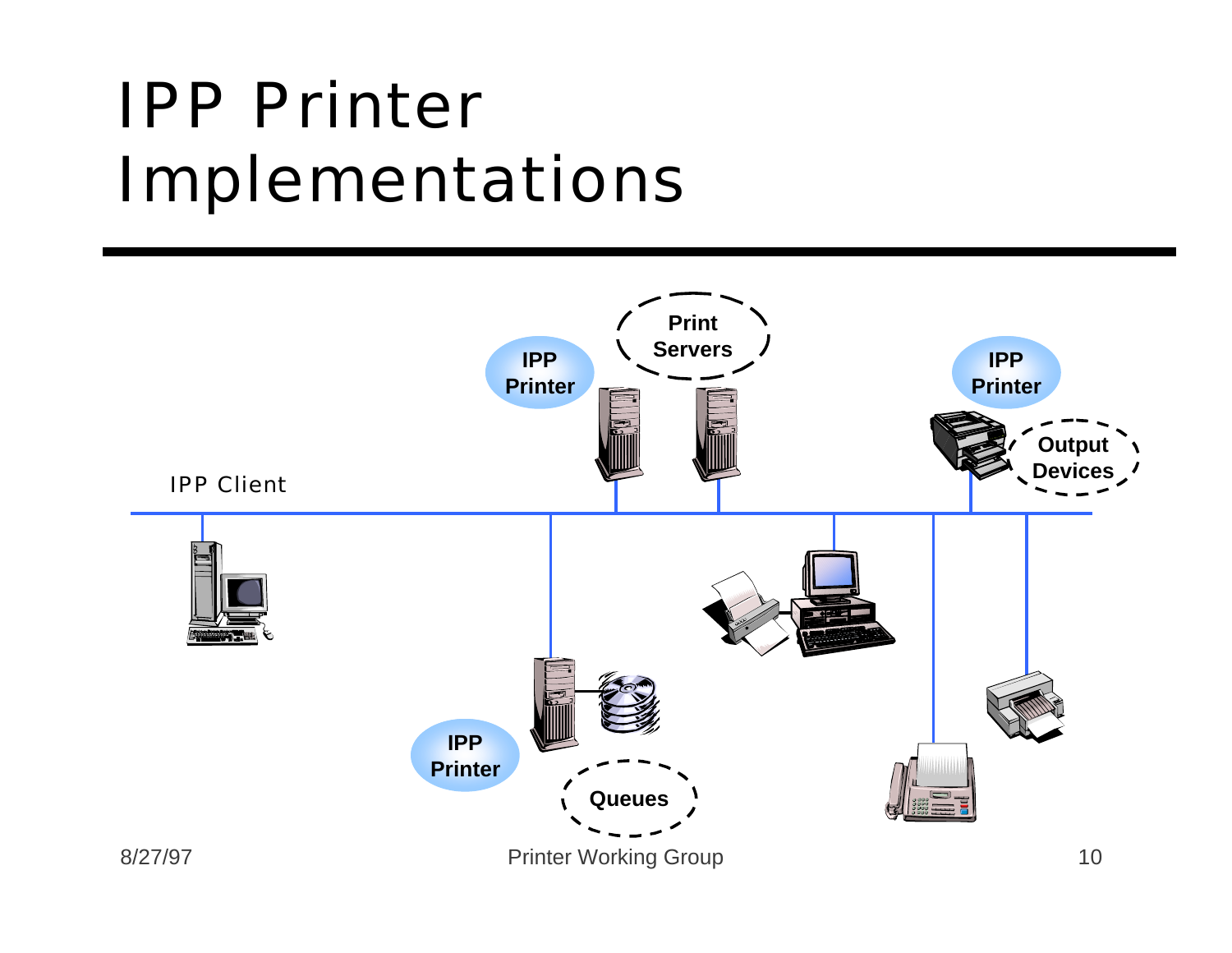## IPP Printer Configurations

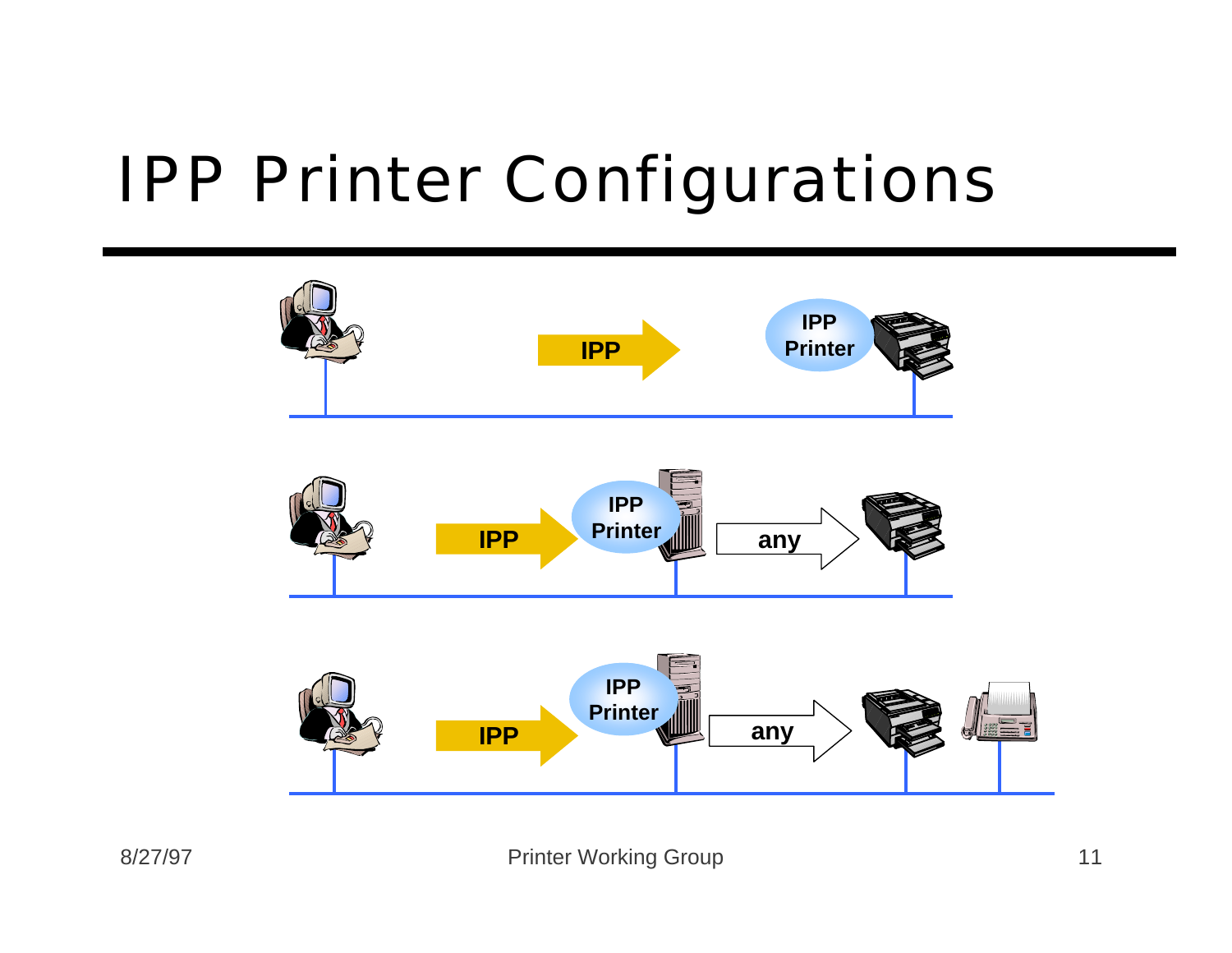## Printer Attributes

## **Mandatory**

- $\triangle$  URI
- $\bullet$  Name
- $\bullet$  State
- $\triangle$  Accepting jobs
- $\bullet$  Default languages
- $\blacktriangleright$  Languages supported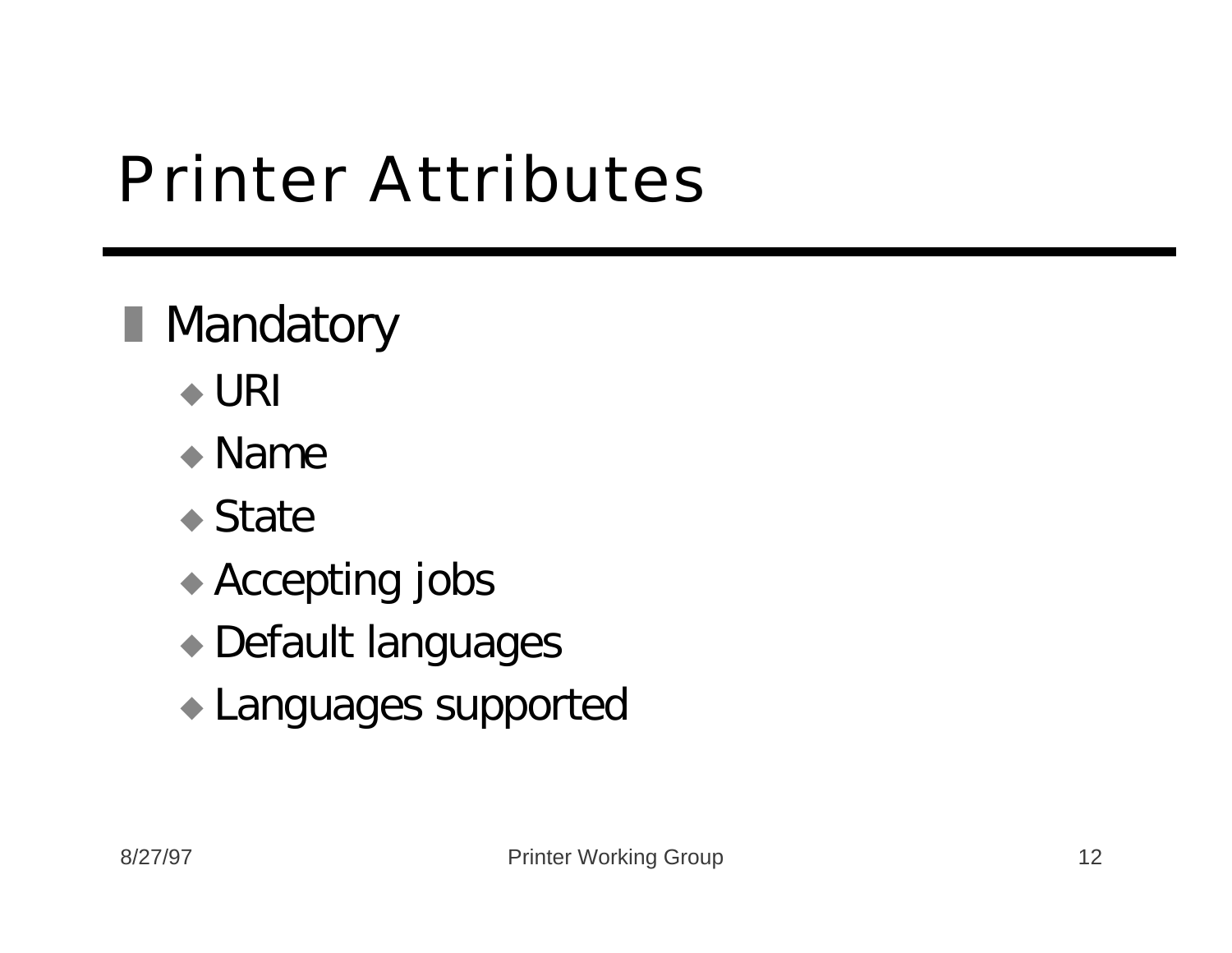## Printer Operations

#### Get-Operations

- Responds with a list of supported operations
- **Print-Job** 
	- $\bullet$  Submits a Job, "pushes" job data to the Printer
- **N** Validate-Job
	- ◆ Validates client supplied attributes (no job data)
- Get-Jobs
	- $\bullet$  Lists jobs at the Printer
- Get-Attributes
	- $\triangle$  Responds with supported attributes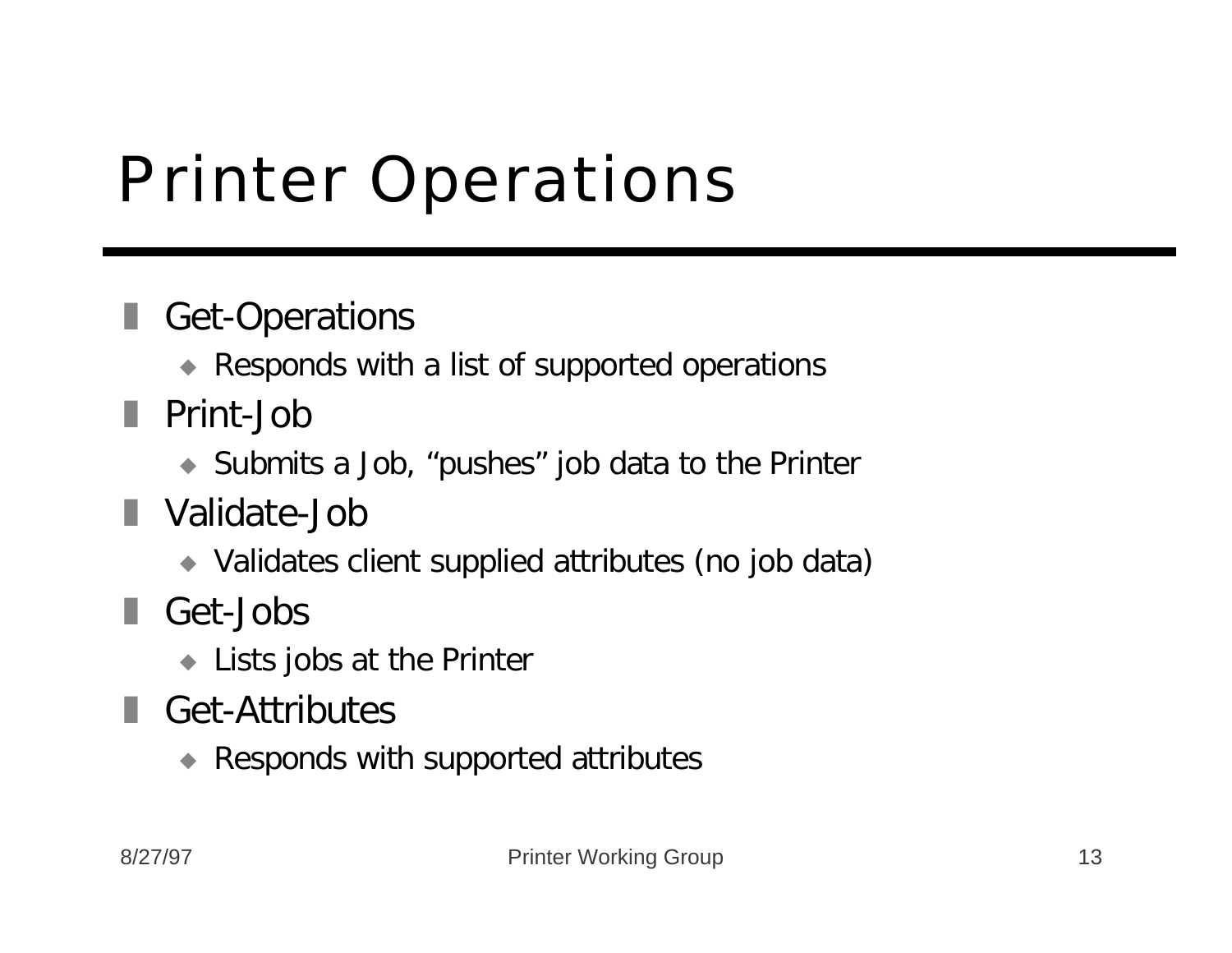## Job Attributes

### **Mandatory**

- $\bullet$  Job Identifier
- Job Owner's Identity
- ◆ Job State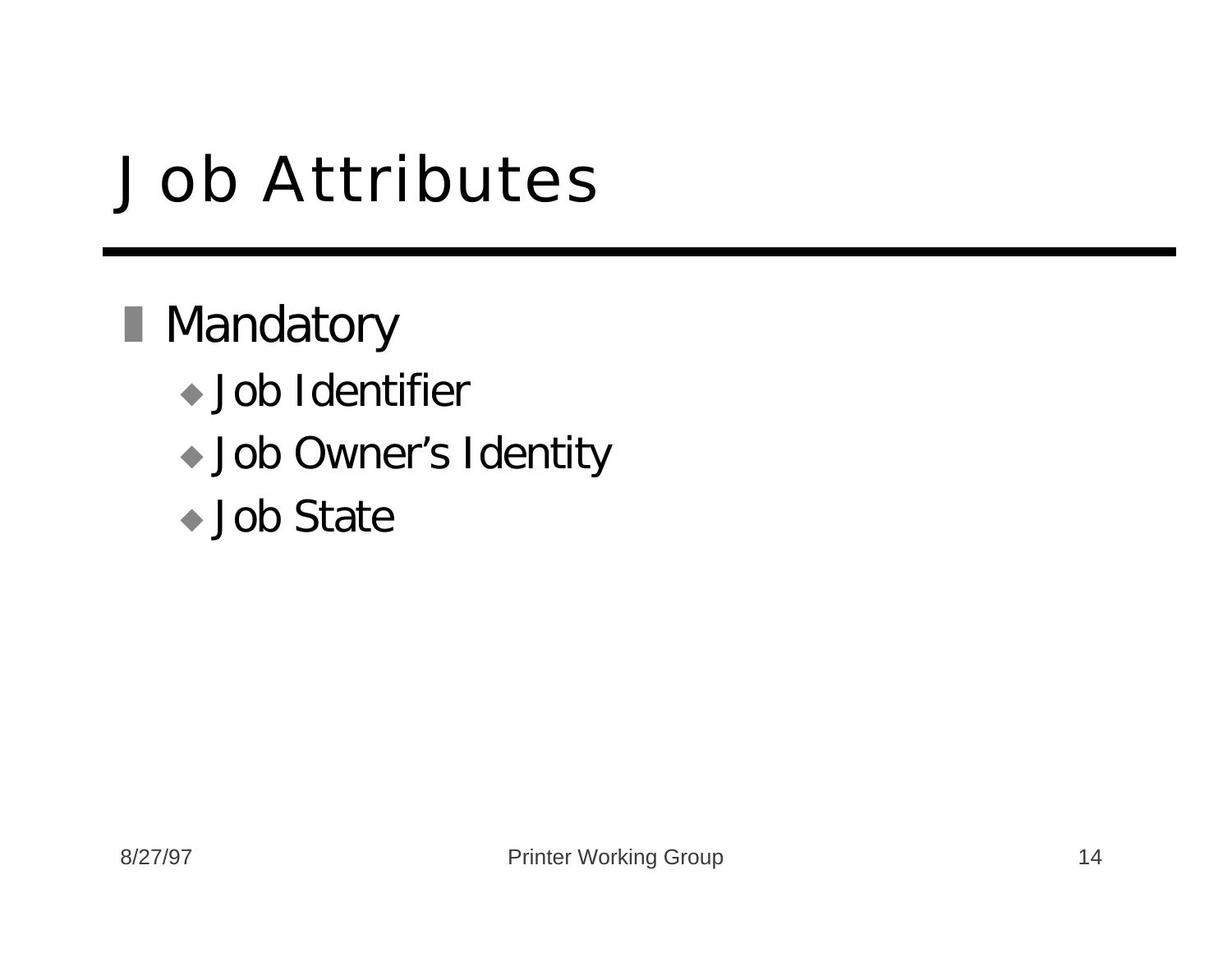# Job Operations

#### ■ Cancel-Job

- $\bullet$  End User initiated abort
- Get-Attributes

#### $\triangle$  Responds with current attribute values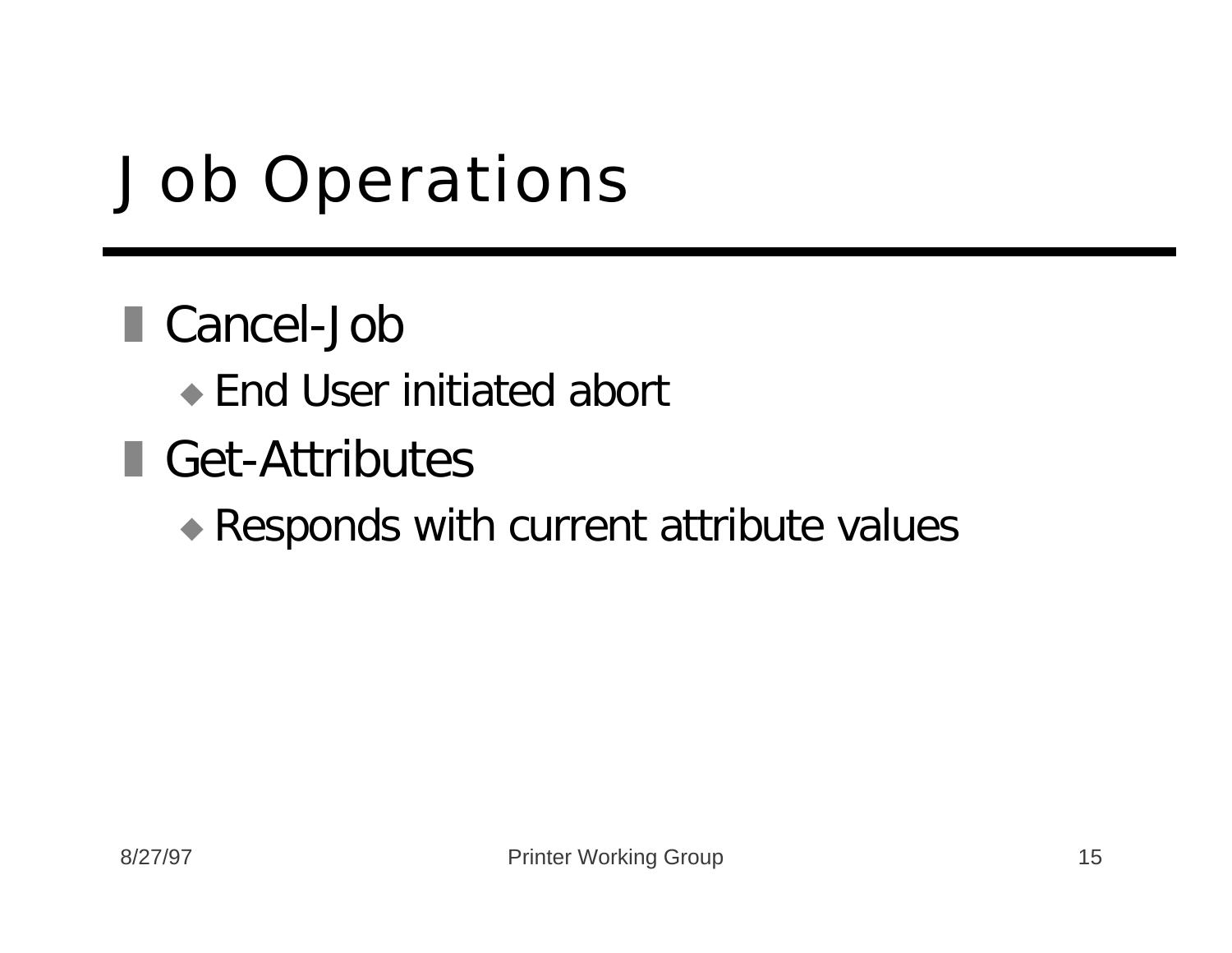## Document Attributes

**Name** Format (PDL)  $\bullet$  MIME types | "application/postscript" x "text/html" ◆ Printer MIB "enums" I PCL, PJL, PS, IPDS, EscapeP, Interpress, etc.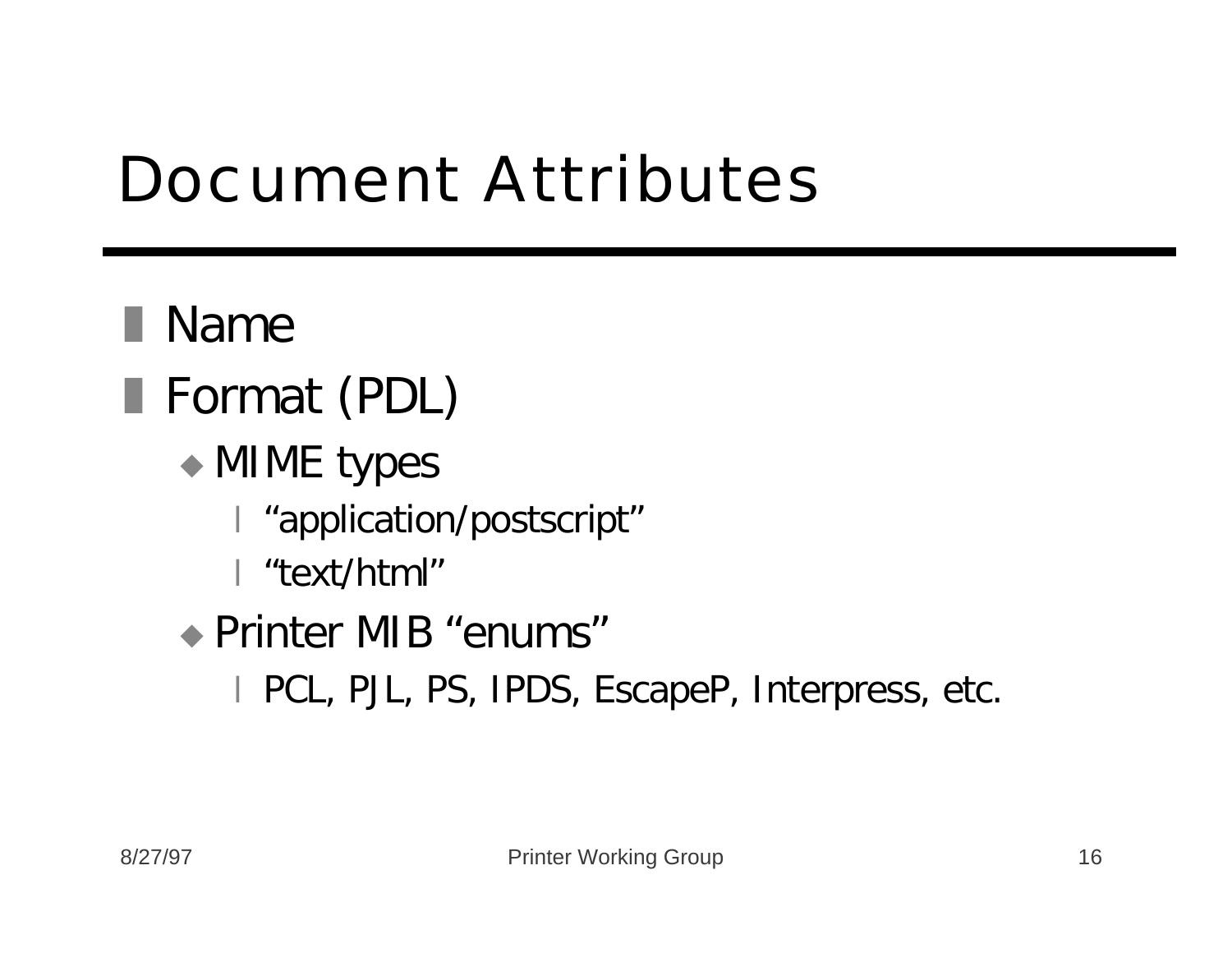# Multiple Document Jobs

### ■ Create-Job

- Creates a Job object
- $\rightarrow$  Validates attributes
- ◆ Multiple "Send-Document"
- **Departional Operations**
- Existing practice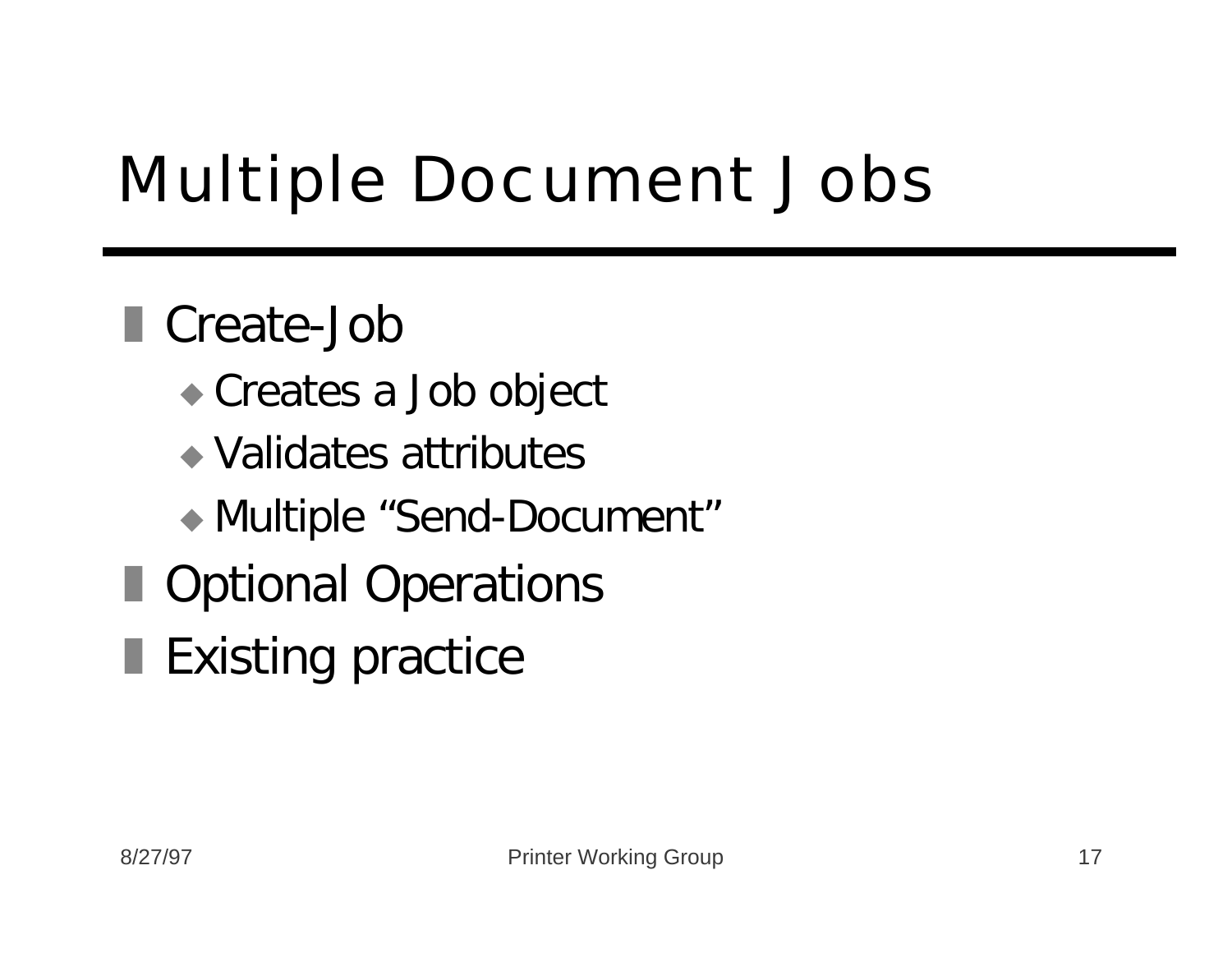# Print by Reference

## **Print-URI operation**

- $\bullet$  Client supplies attributes
- $\bullet$  Client supplies a URI reference to document data
- ◆ Printer "pulls" document data

## **Deparament Internal**

- **Nultiple Document** 
	- $\triangle$  "Send-URI"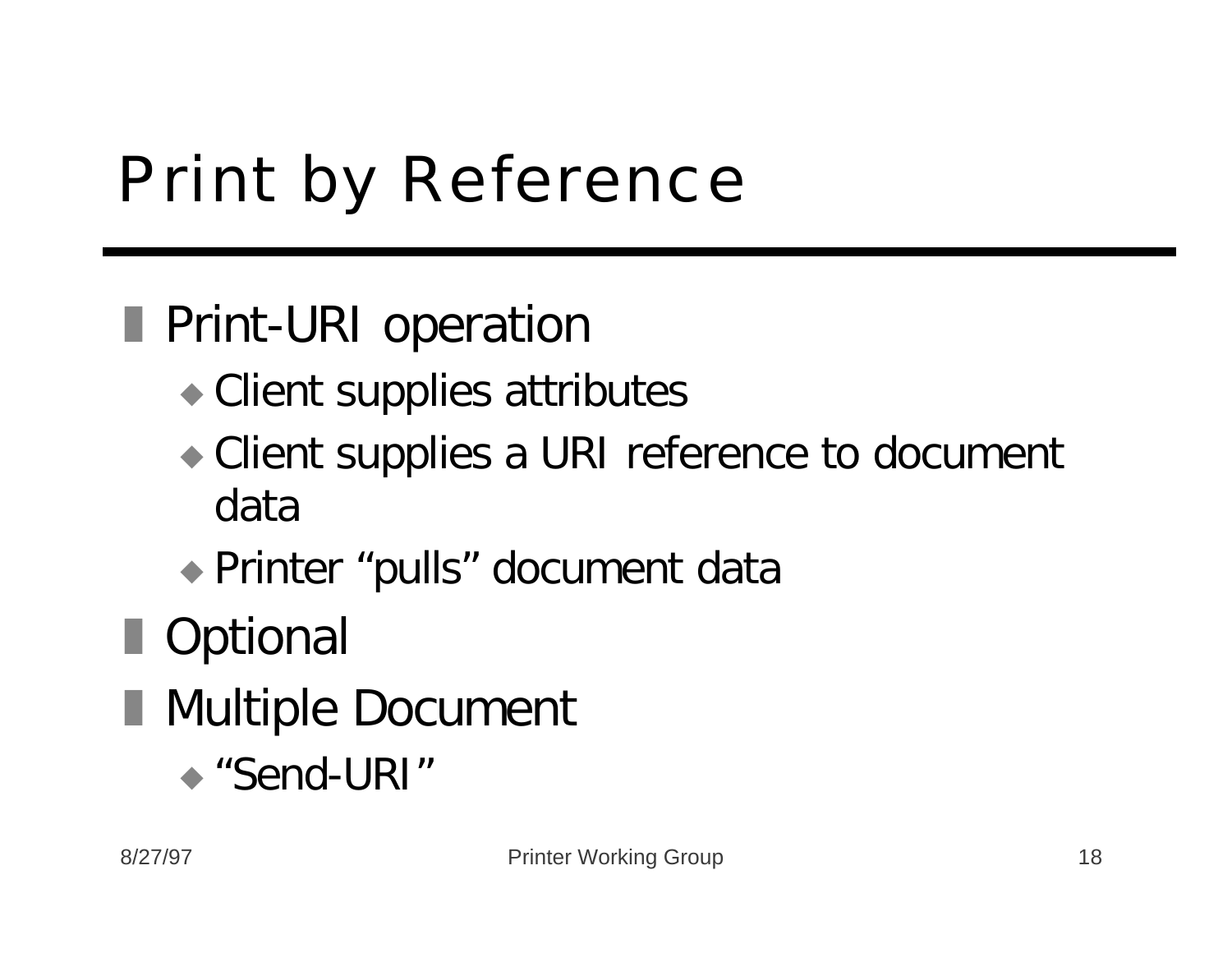# Job Template Attributes

#### **Printer supports some values**

- $\bullet$  Can be queried
- $\bullet$  Printer has a default value
- $\blacksquare$  Client requests a certain value
- **Example: priority** 
	- ◆ Printer supports: 1-50 (model defines: 1-100)
	- ◆ Printer default: 20
	- Client requests: 50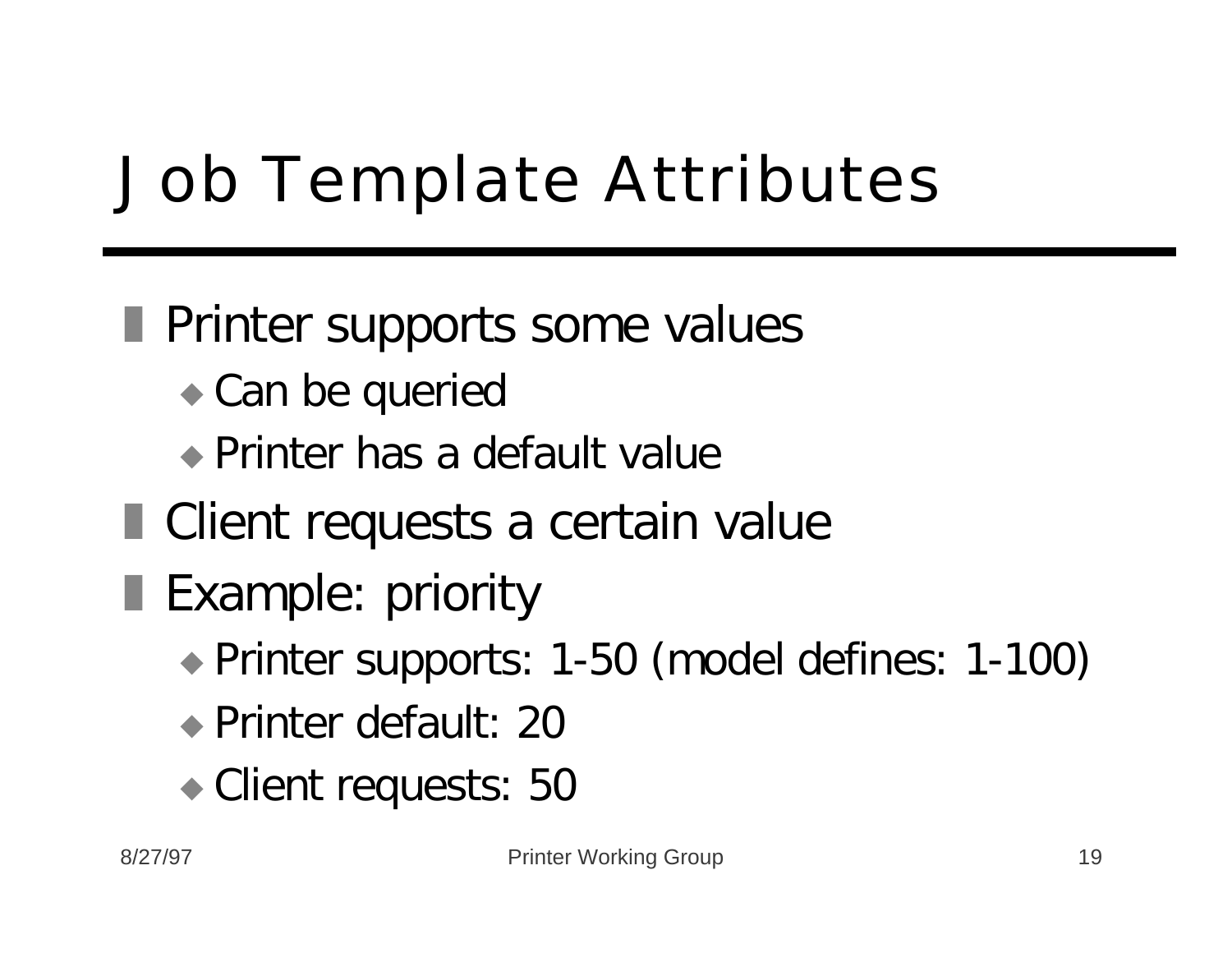# Job Template (cont.)

- **I** Cover and separator sheets
- $\blacksquare$  Events
- **Priority**
- **Hold**
- **■** Media
- **Number UP**
- **■** Sides
- Copies
- Resolution
- Quality
- Document Format (PDLs)
- **Compression**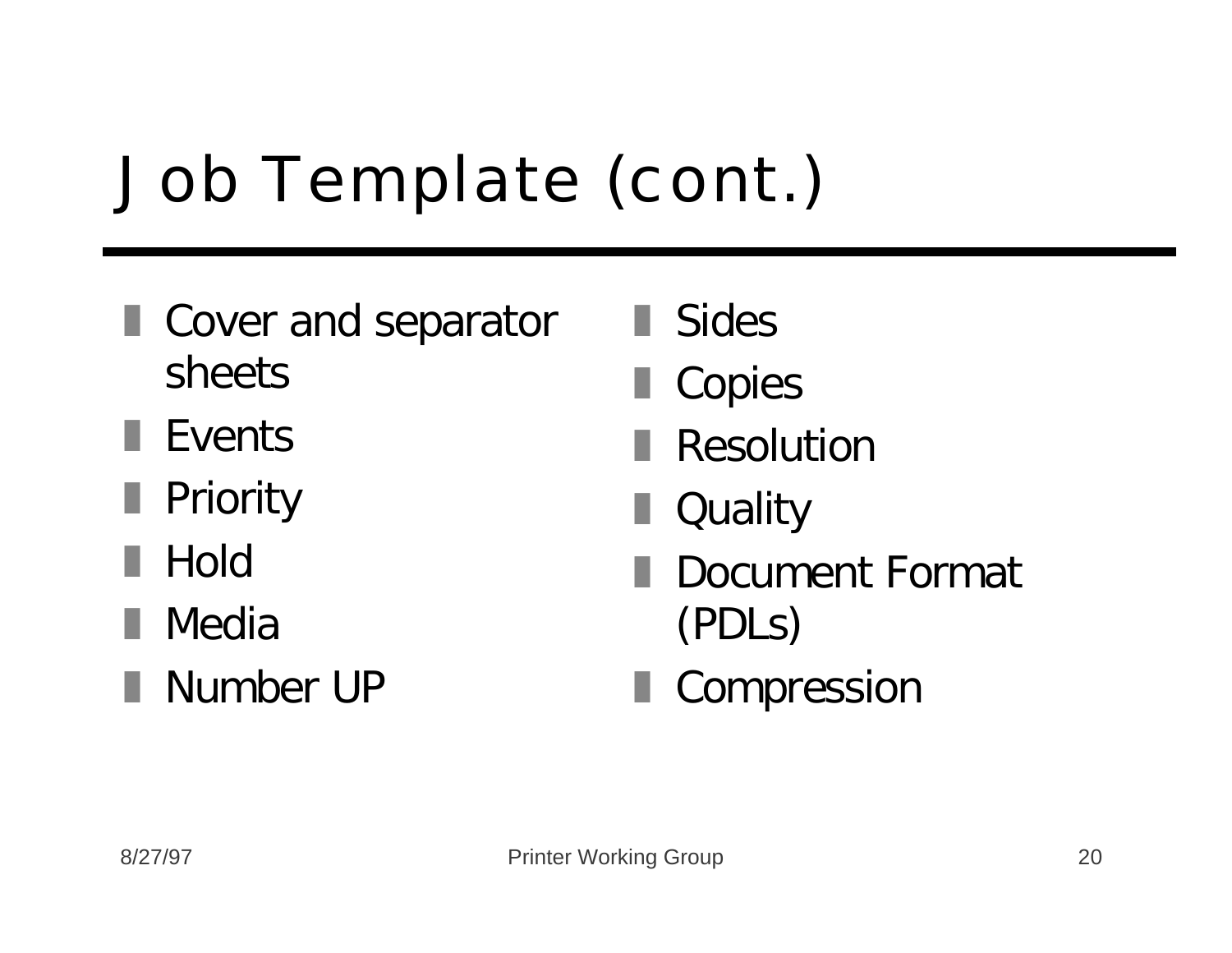# Fidelity Printing

- **Printer supports: cover, bind, punch**
- **Client requests: staple**
- Client semantics "fidelity" attribute
	- "I expect the job exactly as specified don't print it if you can't do it" (TRUE)
	- $\rightarrow$  "Just print the job the best you can ignore or make substitutions as needed" (FALSE)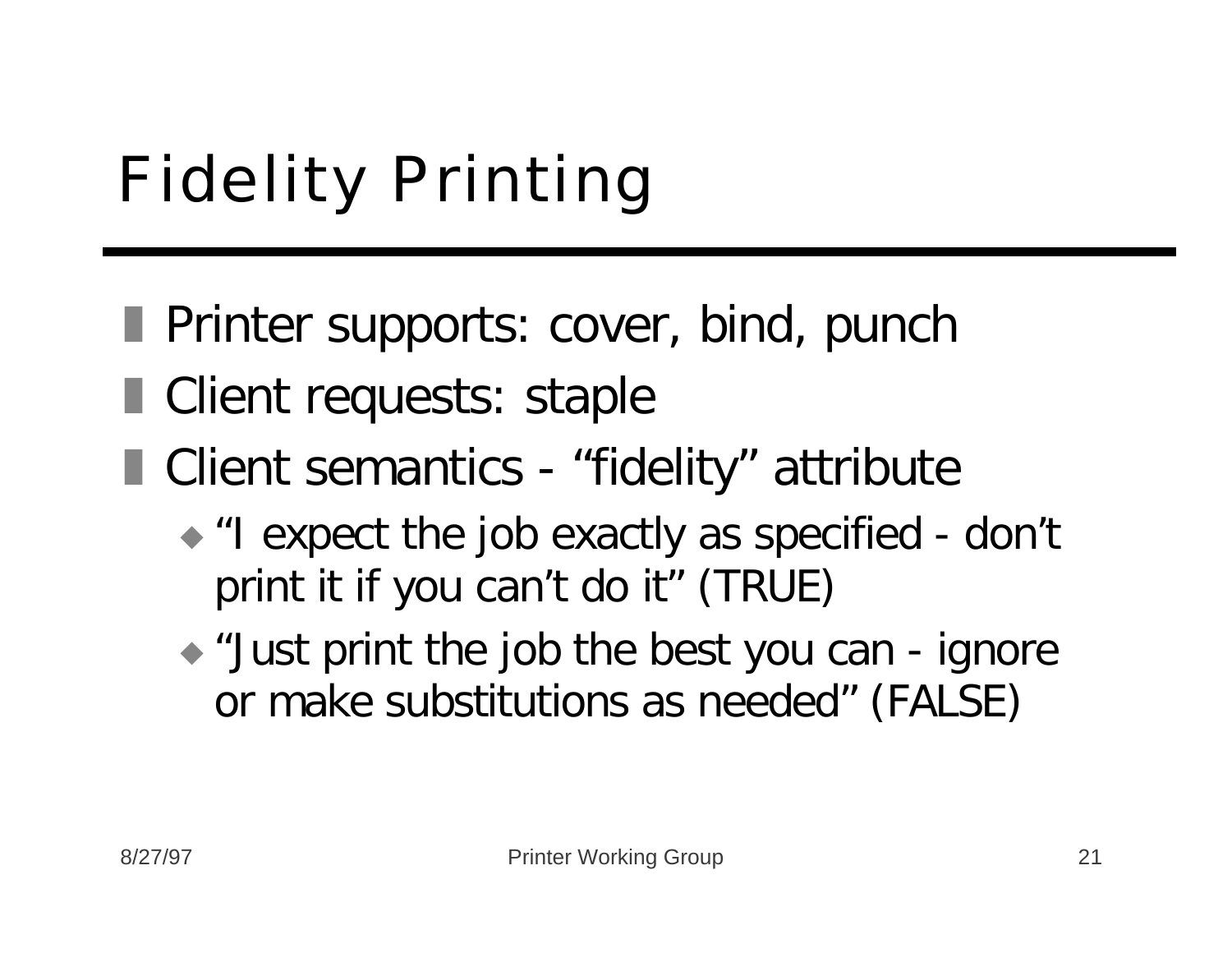# IPP Override of PDL

**E** Client supplies Job Template attributes  $\rightarrow$  Affect rendering, production, and finishing **Similar statements in the document data**  $\bullet$  Embedded PDL commands ■ Submit a "A4" job to a "letter" printer **Printer's "PDL Override" attribute**  $\bullet$  attempted

not-attempted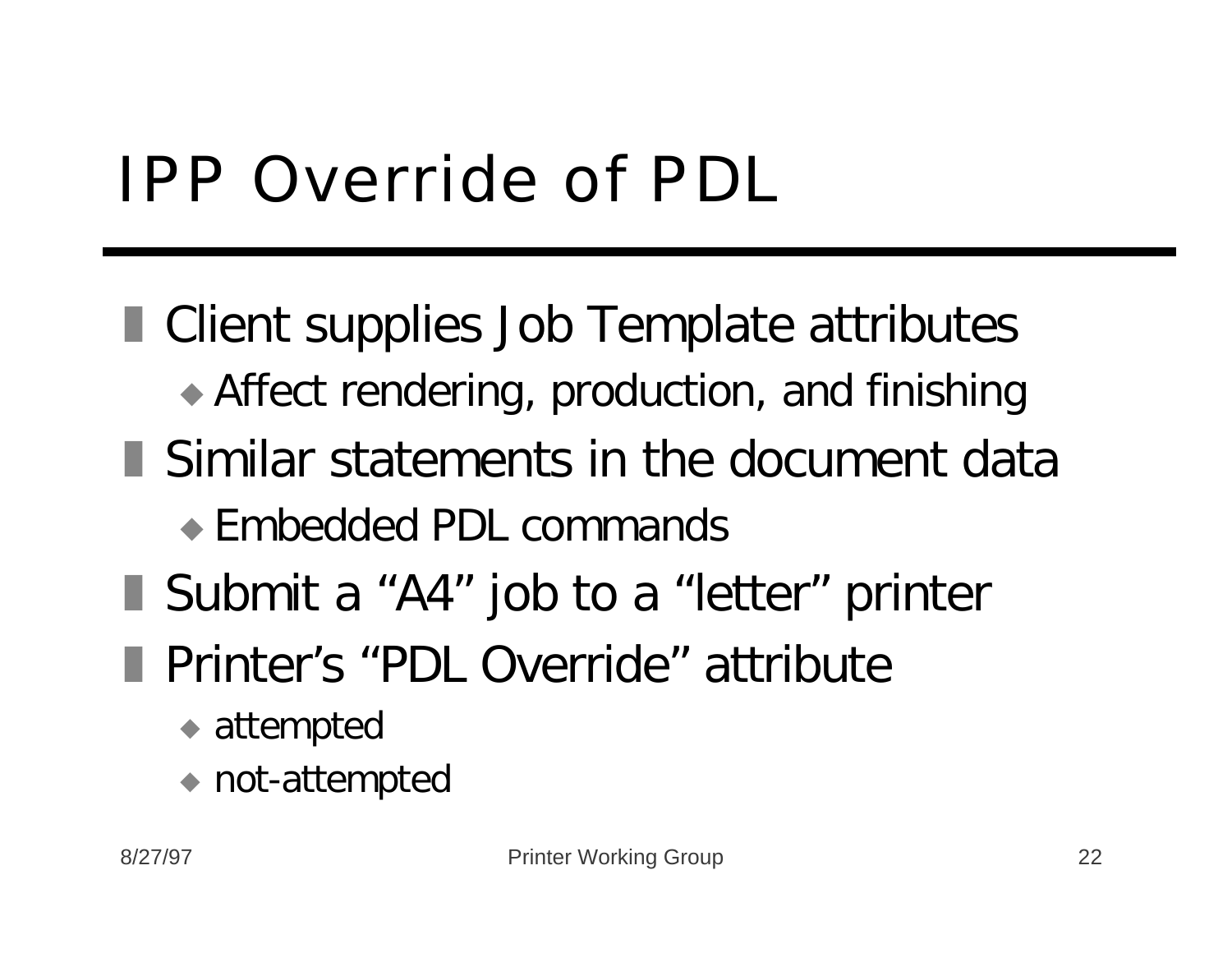# Optional Printer Attributes

#### **Location**

- **Nore Info** 
	- $\triangle$  HTML Page
	- $\bullet$  Site specific
- Description
- Make and Model
- **Driver Installer**
- Color Printing Supported
- **PDL Override**
- **State Reasons**
- I Job Count
- **Privacy Supported**
- Security Supported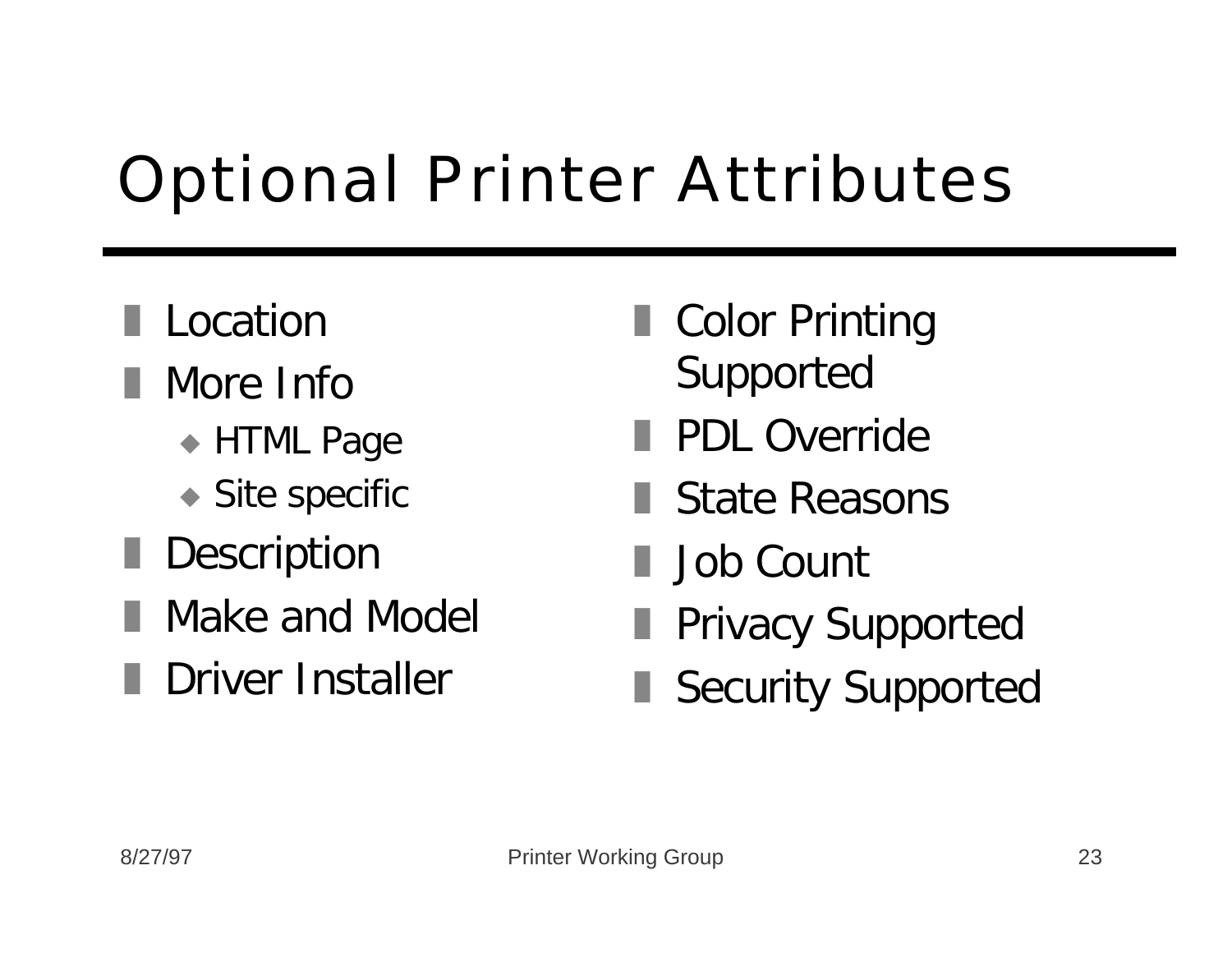# Optional Job Attributes

- I More Info
	- $\triangle$  HTML page
- **Language**
- **State reasons**
- **Output device** assigned
- $\blacksquare$  Size
	- $\bullet$  Octets, impressions
- Time submitted
- $\blacksquare$  Time since
	- $\bullet$  Pending
	- $\triangle$  Processing
	- $\bullet$  Completed
- Number of intervening jobs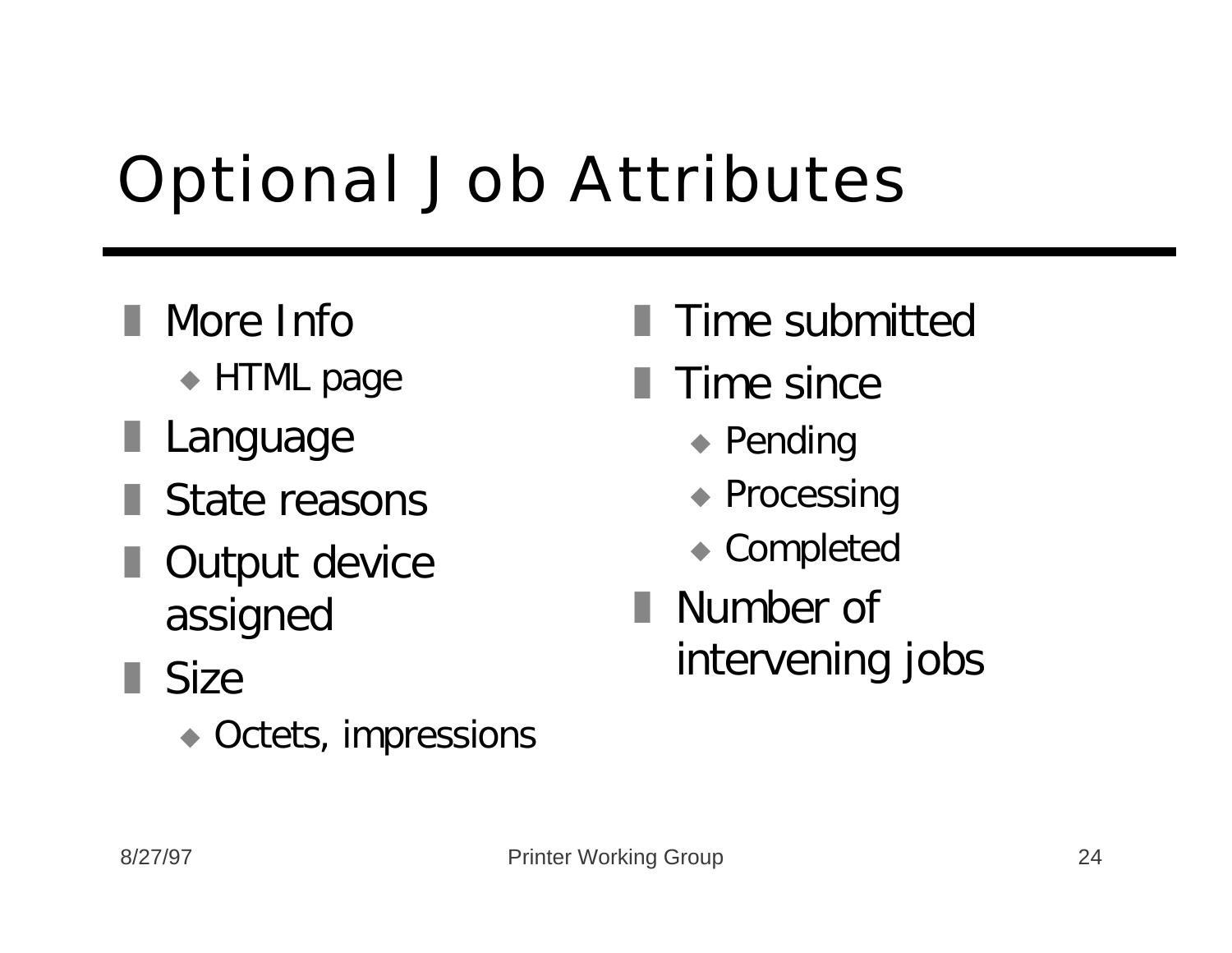# IPP Operations

**Request/Response** 

**Deration attributes** 

- ◆ Print-Job: Job Template attributes
- Cancel-Job: Message
- $\bullet$  Get-Attributes: Set of attribute names

**Status Codes** 

◆ OK, Server-Error, Client-Error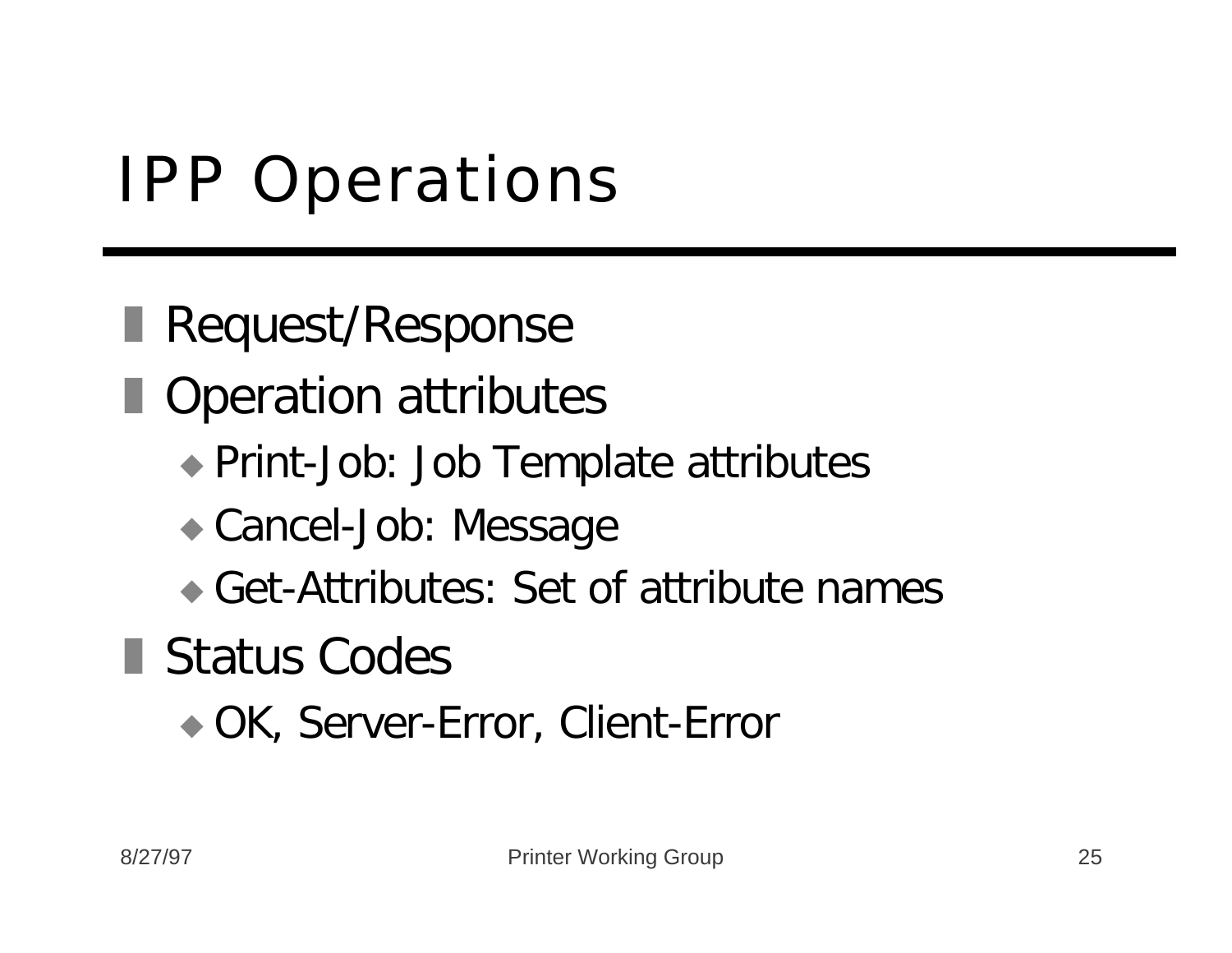# Extensibility

## $\blacksquare$  Typed sets of keywords and enums

- $\rightarrow$  Type 1: Update the specification
- $\rightarrow$  Type 2: Approval of the PWG
- Type 3: IANA registered
- $\blacktriangleright$  Type 4: site-by-site
- **Nell defined space for** 
	- $\bullet$  Private
	- $\bullet$  Experimental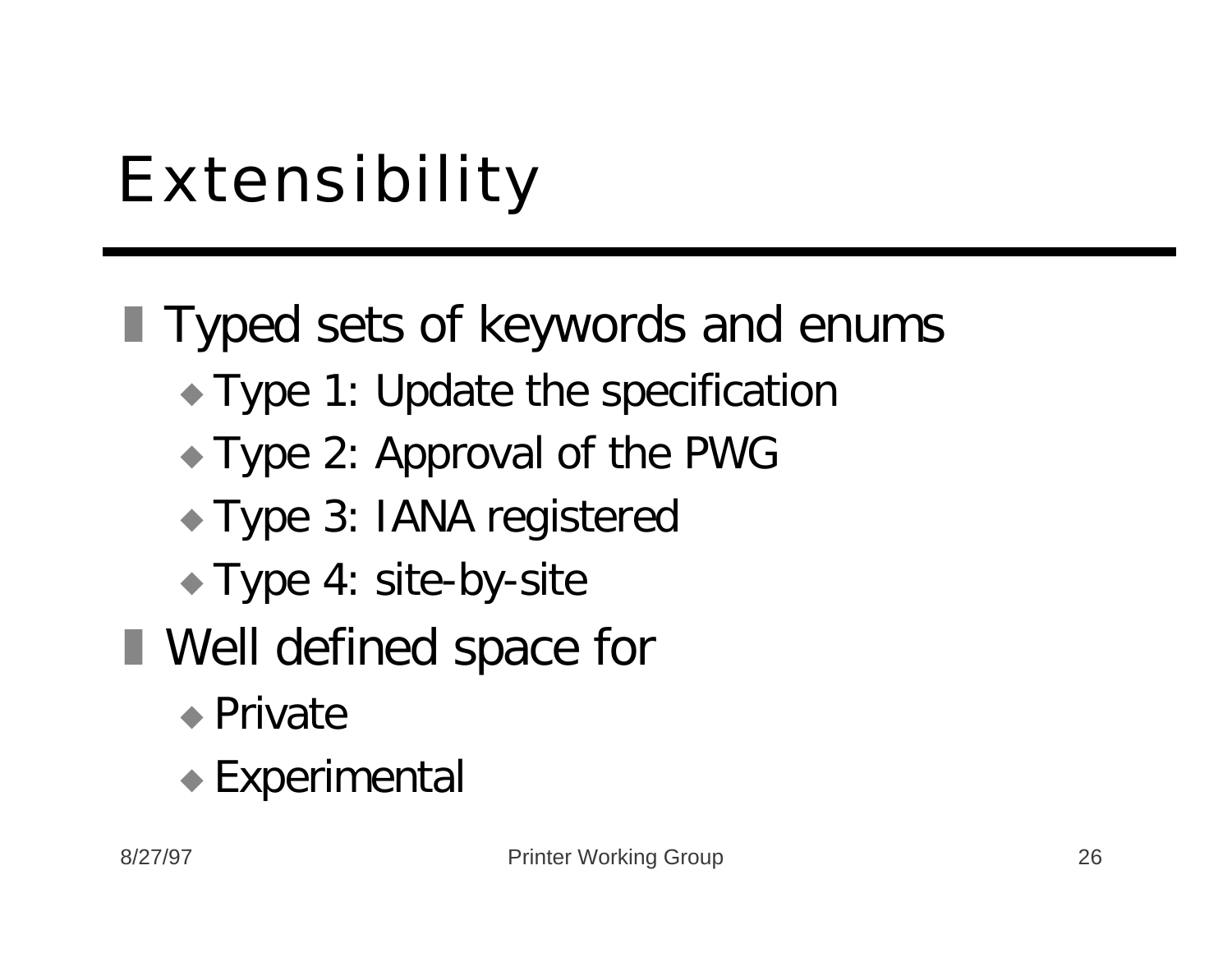# Extensibility (cont.)

- New operations: type 2
- $\blacksquare$  New attributes: type 2
- $\blacksquare$  New syntaxes: type 2
- **Existing attributes: varies** 
	- $\bullet$  state: type 1
	- $\bullet$  sheets: type 4
	- $\bullet$  finishings: type 2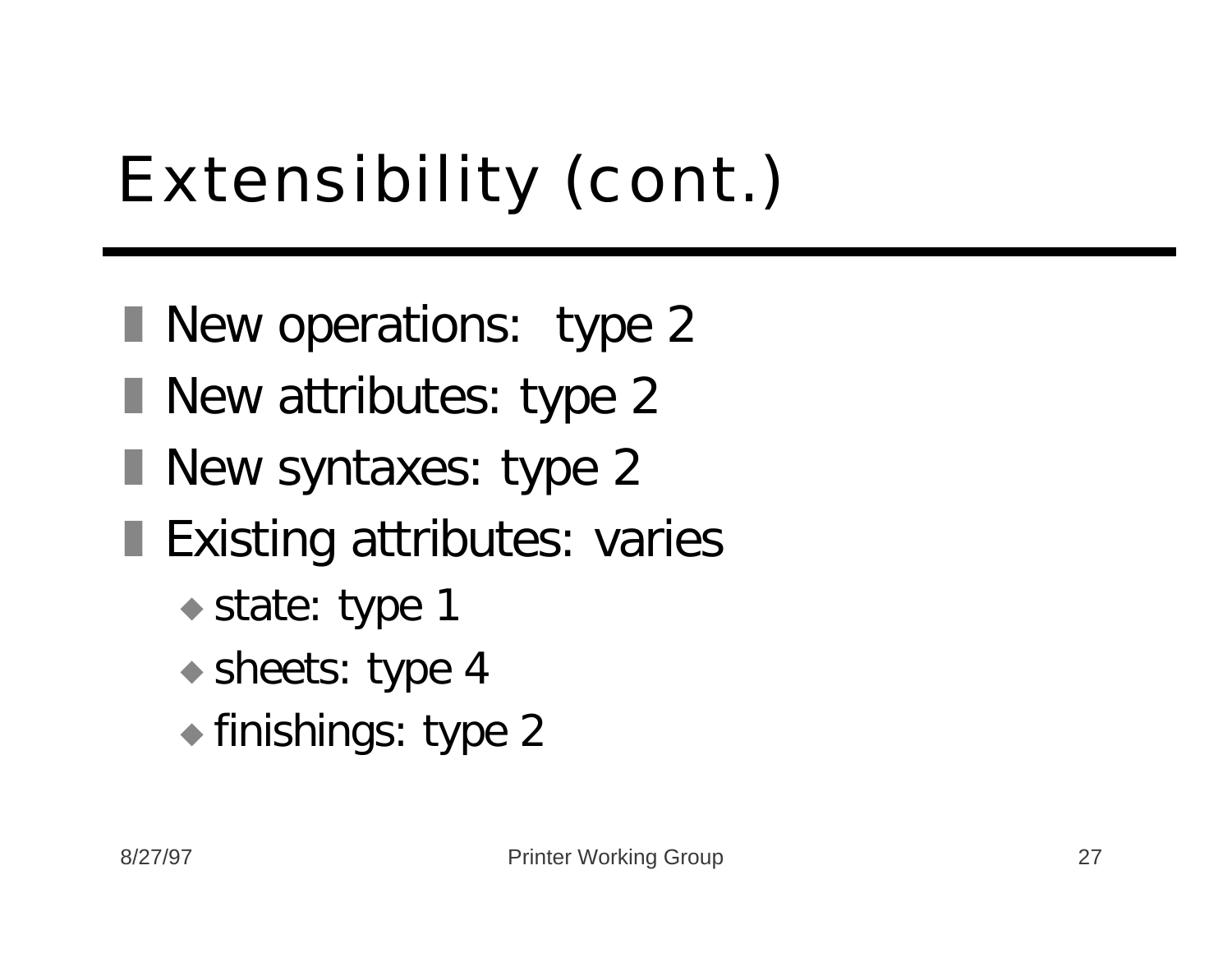# **Security**

### **Do not reinvent the wheel**

- Look to HTTP (basic, digest, and beyond)
- Look to Transport (TSL) and below (IPSec)

## **Assume**

- $\triangle$  Authenticated Identities
- $\rightarrow$  Authorization is possible

## **Nandate**

◆ An "interoperable" subset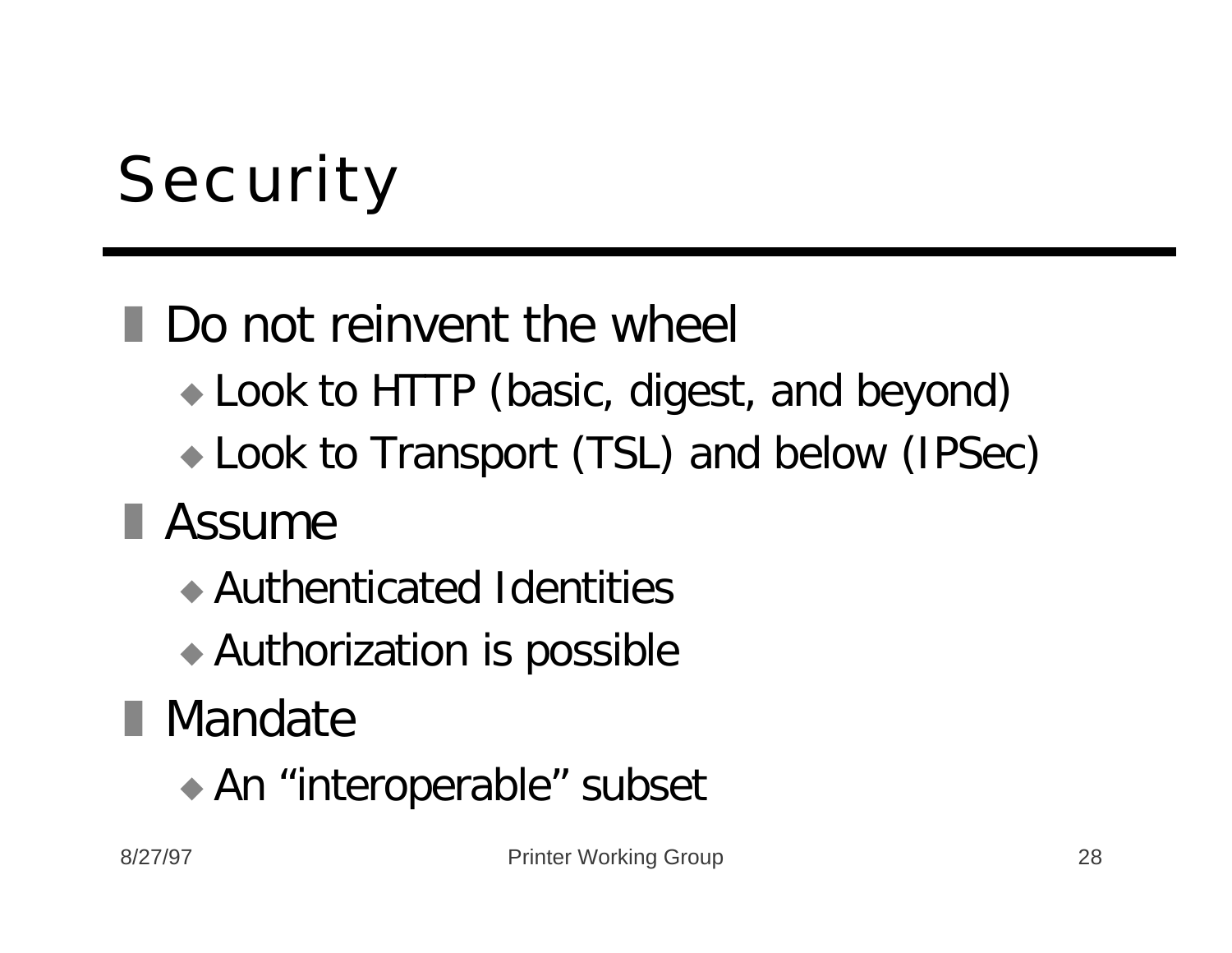## Conformance

## RFC 2119

#### $\bullet$  MUST

I synonyms: SHALL, REQUIRED

I negation: MUST NOT (SHALL NOT)

#### $\rightarrow$  SHOULD

I synonyms: RECOMMENDED

I negation: SHOULD NOT

#### $\bullet$  MAY

| synonyms: OPTIONAL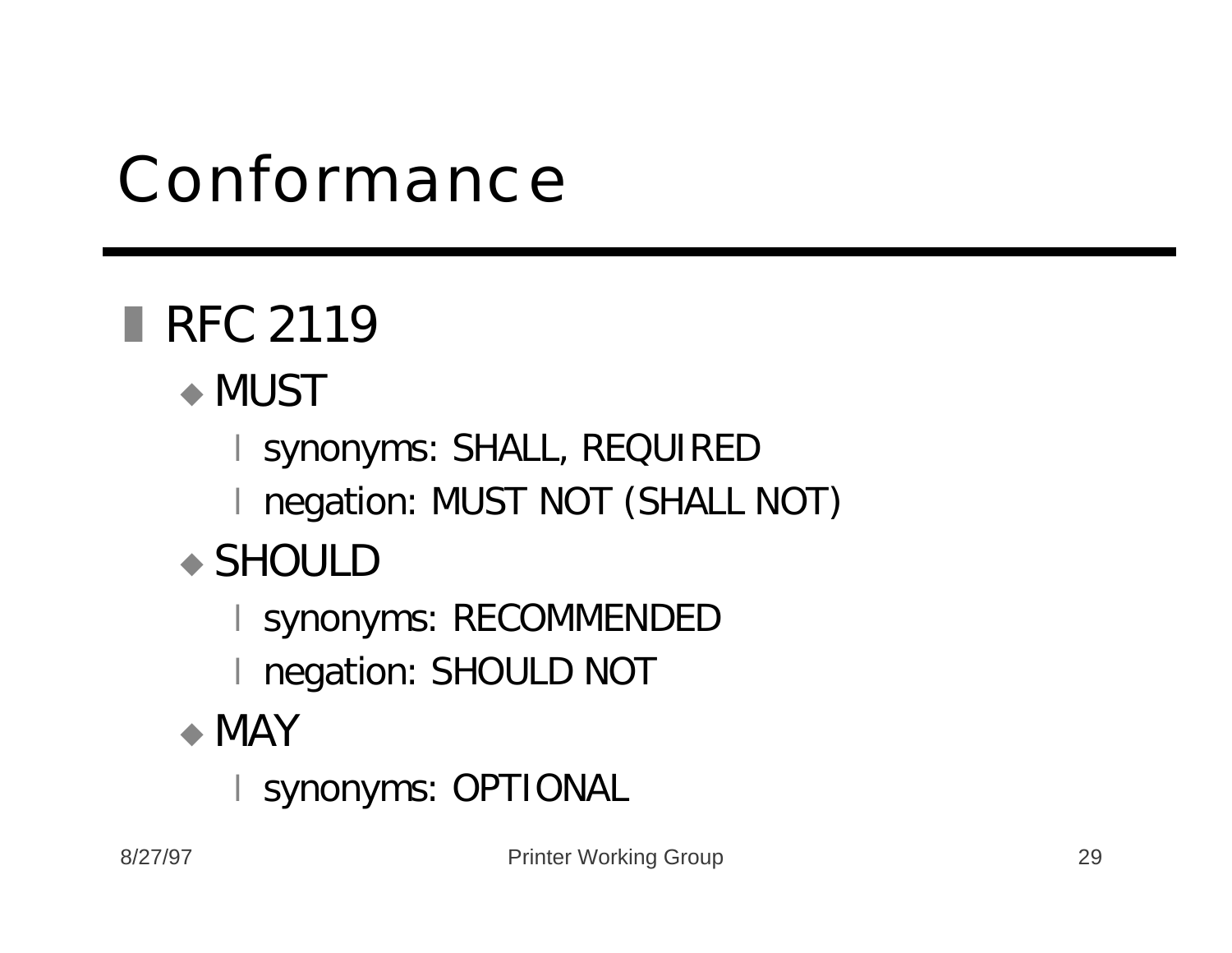# IPP Protocol Specification

### **Rationale: Encoding**

- $\blacktriangleright$  Simple, regular, binary
- Embedded solutions
- $\leftrightarrow$  "application/ipp"

## Rationale: HTTP/1.1

- ◆ Ubiquitous (HTTP/1.0 still possible although not optimal)
- Leverage features (URI naming, chuncking, etc.)
- u Printing has already embraced HTTP servers (administration)
- Focus on simplicity (complexity relates to proxy servers)
- $\triangle$  Security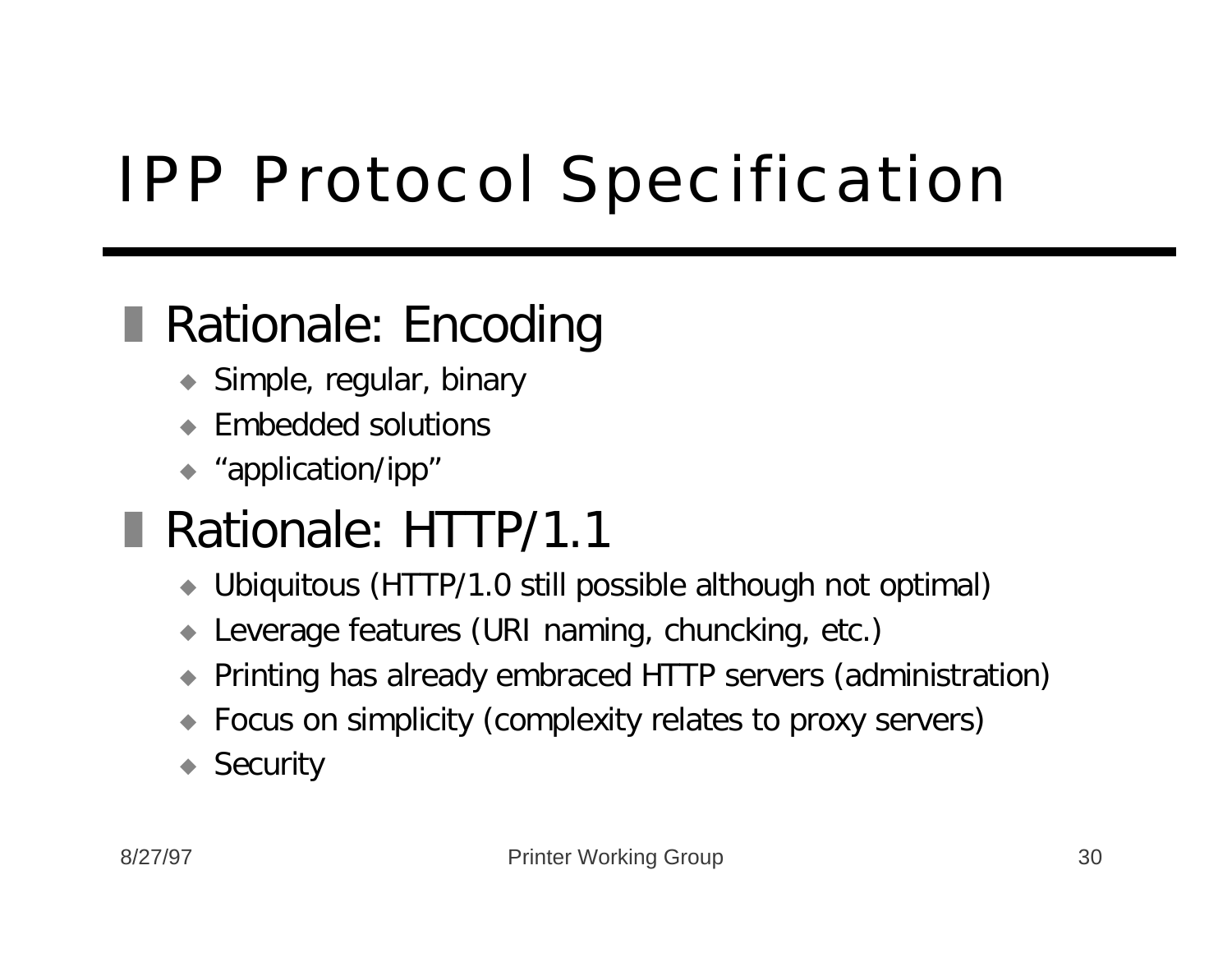## Encoding Diagram: **Operations**

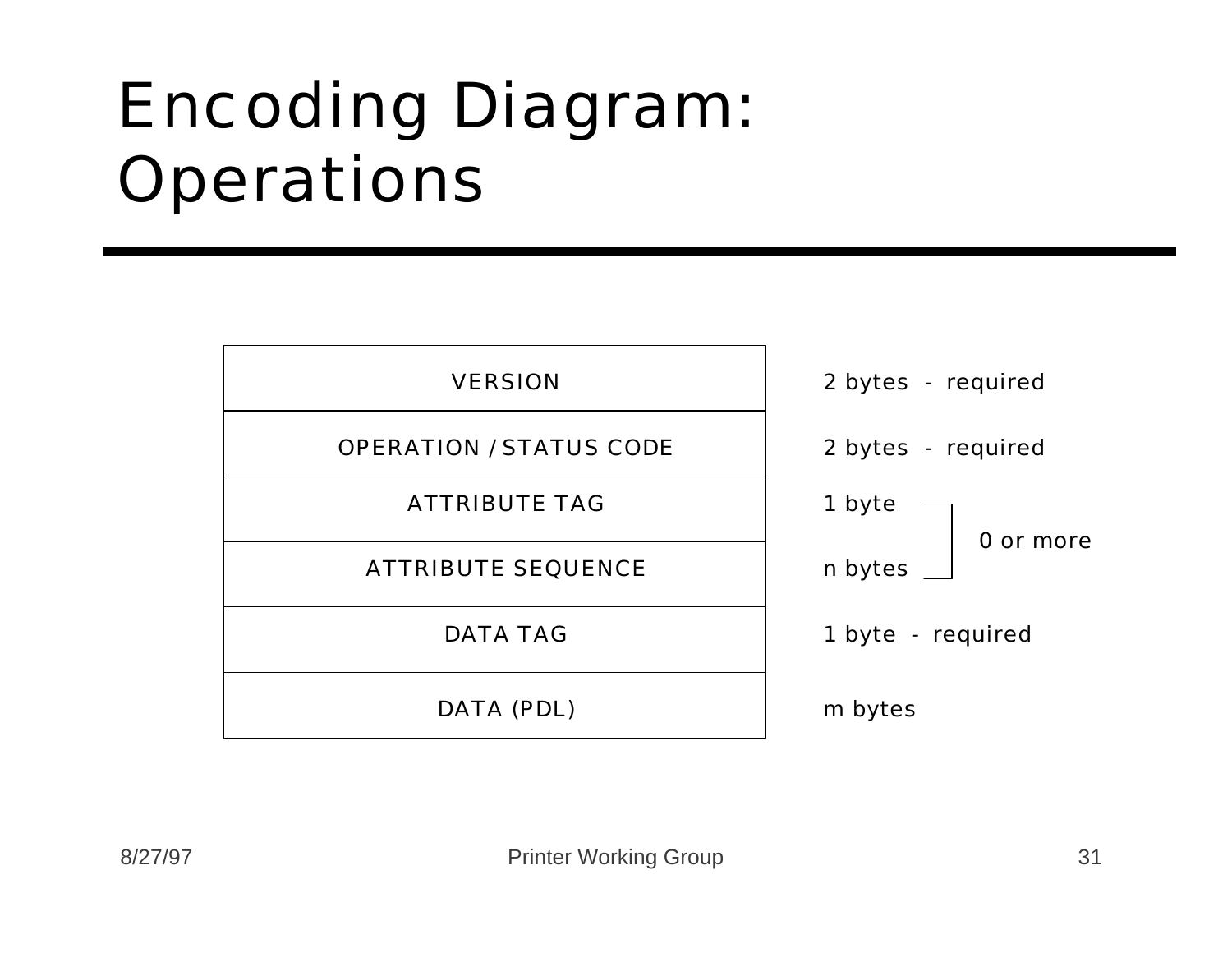## Encoding Diagram: Attributes

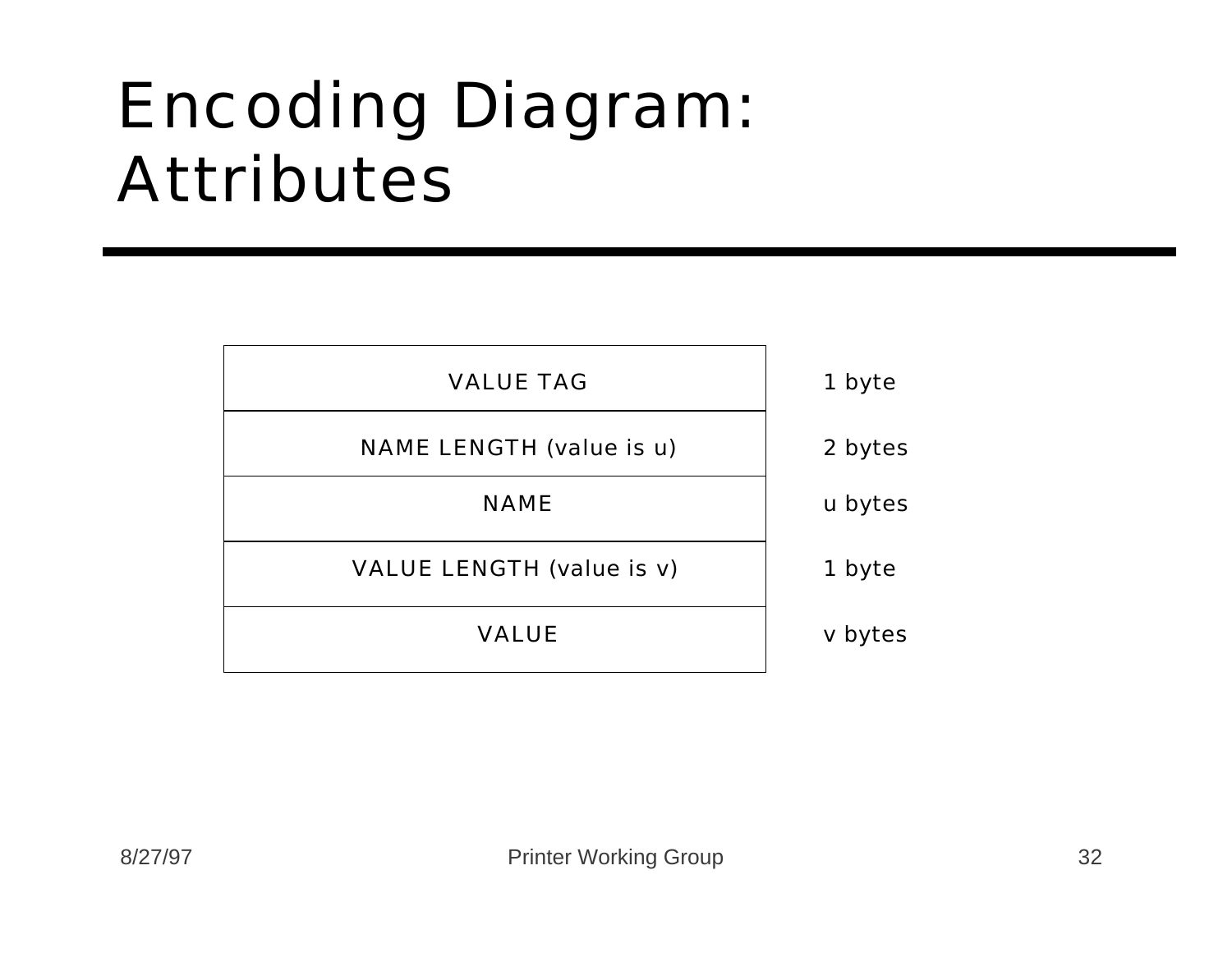# Augmented BNF

```
ipp-message = ipp-request / ipp-response
ipp-request = version operation 
           [parameter-tag parameter-sequence ]
          *(attribute-tag attribute-sequence) data-tag data
ipp-response = version status-code 
           [parameter-tag parameter-sequence ] 
          *(attribute-tag attribute-sequence) data-tag data
version = major-version minor-version
major-version = SIGNED-BYTE ; initially 8d1minor-version = SIGNED-BYTE ; initially \&d0operation = SIGNED-SHORT ; mapping from model defined below
status-code = SIGNED-SHORT ; mapping from model defined below
```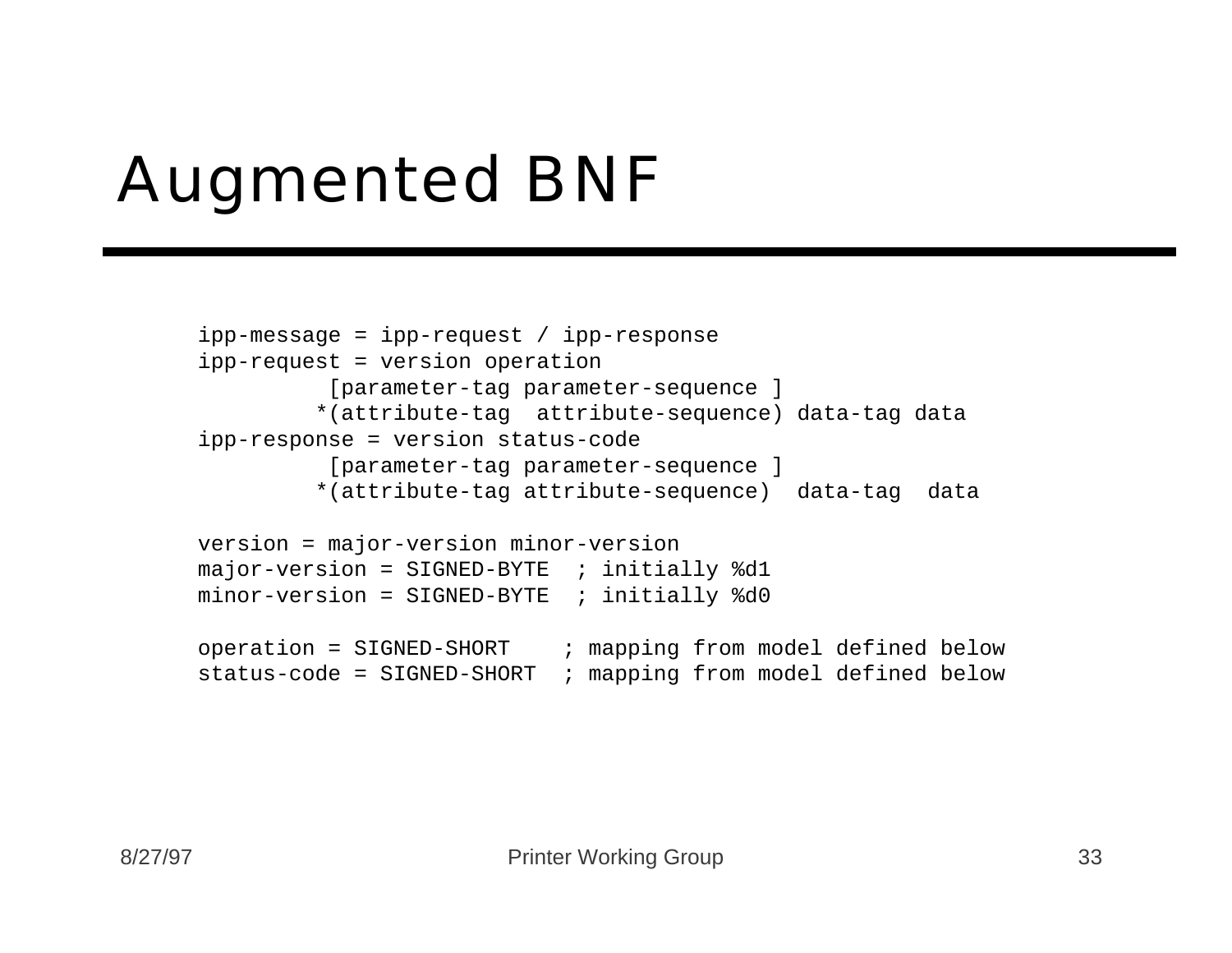# Augmented BNF (cont.)

```
parameter-sequence = *compound-parameter 
attribute-sequence = *compound-attribute
compound-parameter = parameter *additional-values
compound-attribute = attribute *additional-values
```

```
parameter = value-tag name-length name value-length value
attribute = value-tag name-length name value-length value
additional-values = value-tag zero-name-length value-length value
```

```
name-length = SIGNED-SHORT ; number of octets of 'name'
name = LALPHA *( LALPHA / DIGIT / "-" / " " / "." )
value-length = SIGNED-SHORT ; number of octets of 'value'
value = OCTET-STRING
```

```
data = OCTET-STRING
```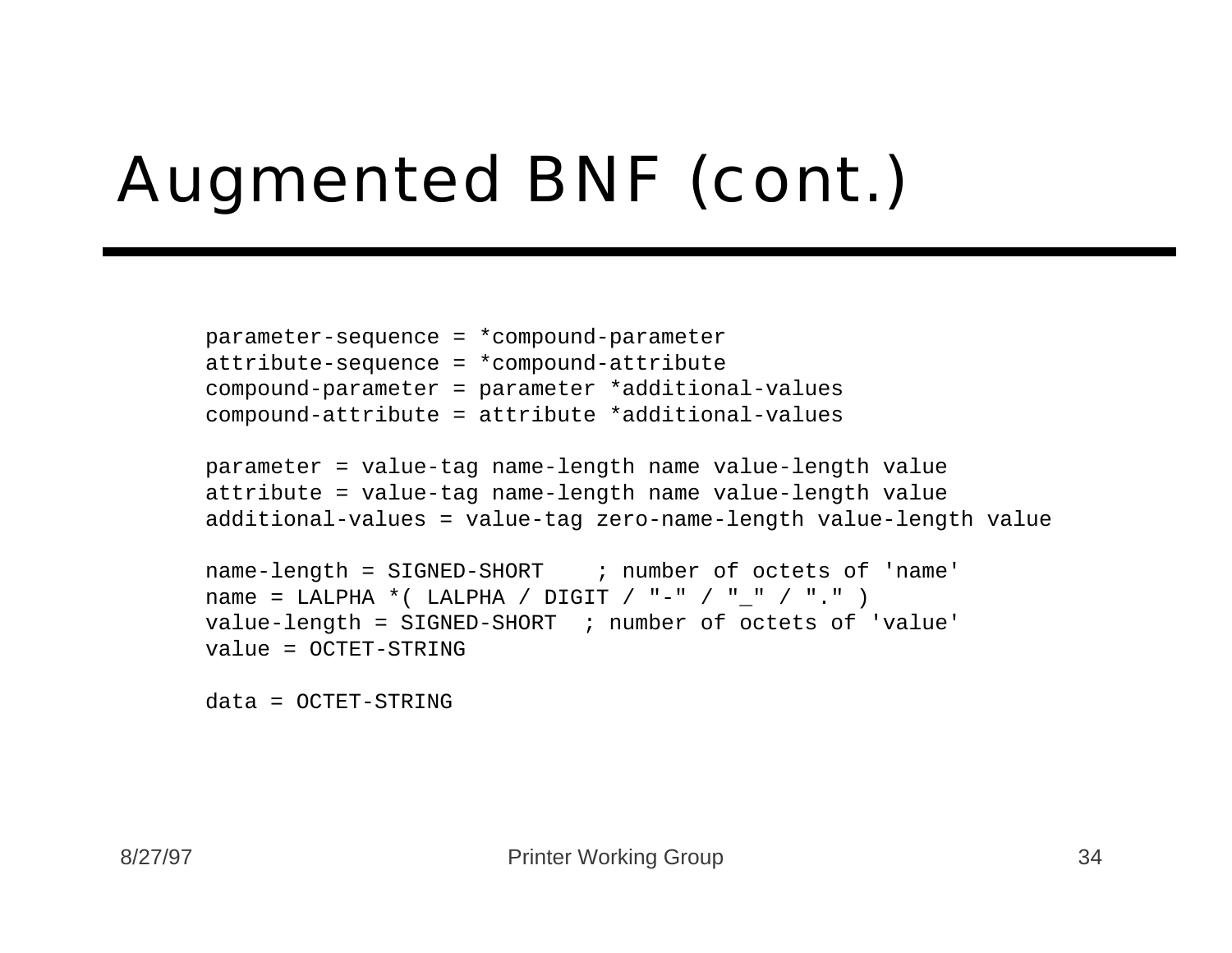# Augmented BNF (cont.)

```
zero-name-length = x00.00 ; name-length of 0
parameter-tag = <math>*x01</math> ; tag of 1attribute-tag = 8x02 ; tag of 2
data-tag = <math>*x03</math> ; tag of 3
value-tag = 8x10-FF
```

```
SIGNED-BYTF = BYTFSIGNED-SHORT = 2BYTE
DIGIT = %x30-39 ; "0" to "9"
LALPHA = 8x61-7A ; "a" to "z"
BYTF = <math>\frac{1}{2} \times 0.0 - FFOCTET-STRING = *BYTF
```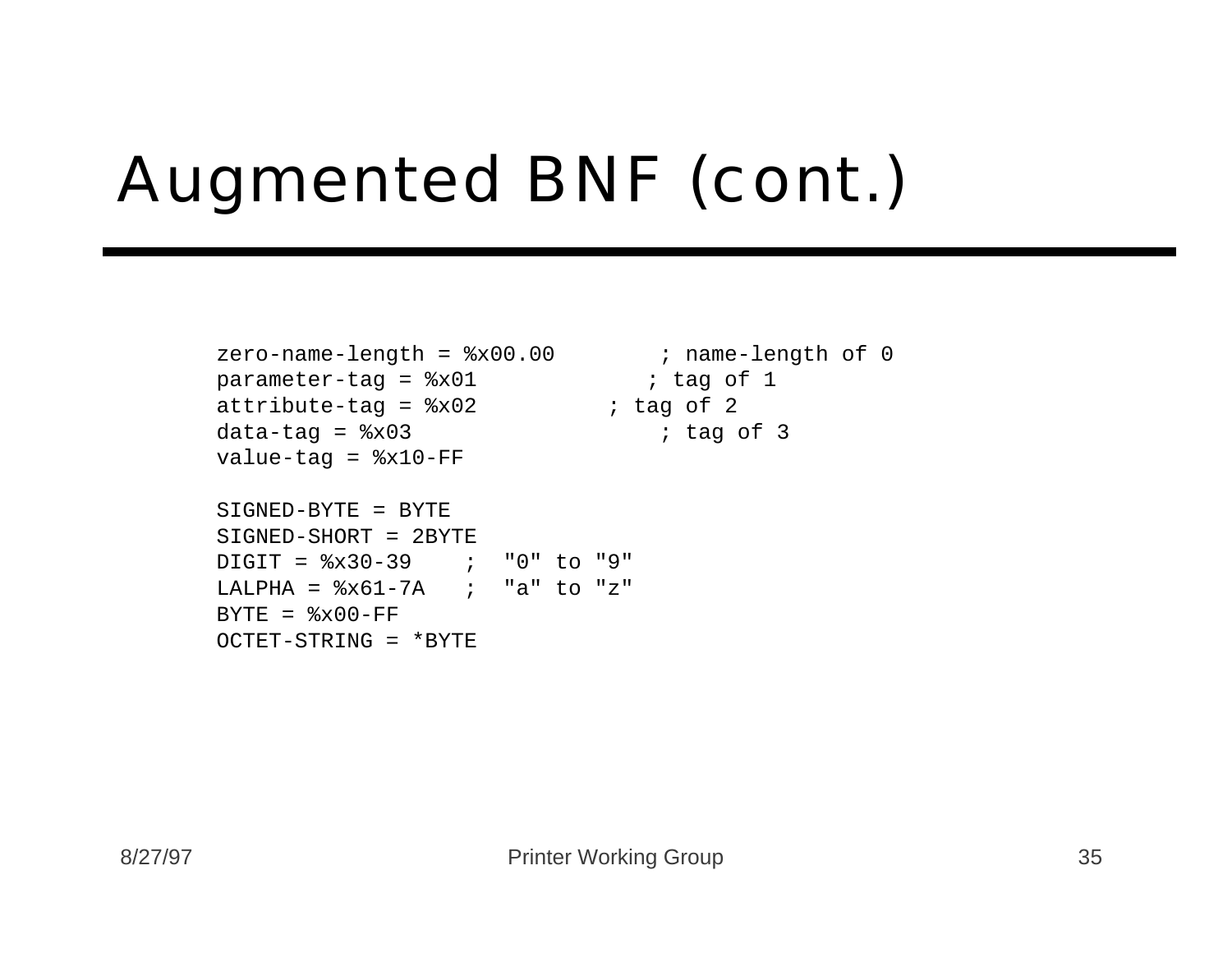## Value Encoding

| Syntax of<br>Attribute Value | Encoding                                                                                                                                                                                                                                                                              |    |  |
|------------------------------|---------------------------------------------------------------------------------------------------------------------------------------------------------------------------------------------------------------------------------------------------------------------------------------|----|--|
|                              |                                                                                                                                                                                                                                                                                       |    |  |
| text                         | an octet string where each character is a<br>member of the UCS-2 coded character set and is<br>encoded using UTF-8. The text is encoded in<br>"network byte order" with the first character<br>in the text (according to reading order)<br>being the first character in the encoding. |    |  |
| name                         | same as text                                                                                                                                                                                                                                                                          |    |  |
| language                     | same as text but with a syntax specified by<br><b>RFC 1766</b>                                                                                                                                                                                                                        |    |  |
| keyword                      | same as text. Allowed text values are defined in<br>the IPP model document                                                                                                                                                                                                            |    |  |
| uri                          | same as text                                                                                                                                                                                                                                                                          |    |  |
| uriScheme                    | same as text                                                                                                                                                                                                                                                                          |    |  |
| boolean                      | one binary octet where 0x00 is 'false'<br>and 0x01 is 'true'                                                                                                                                                                                                                          |    |  |
| 8/27/97                      | <b>Printer Working Group</b>                                                                                                                                                                                                                                                          | 36 |  |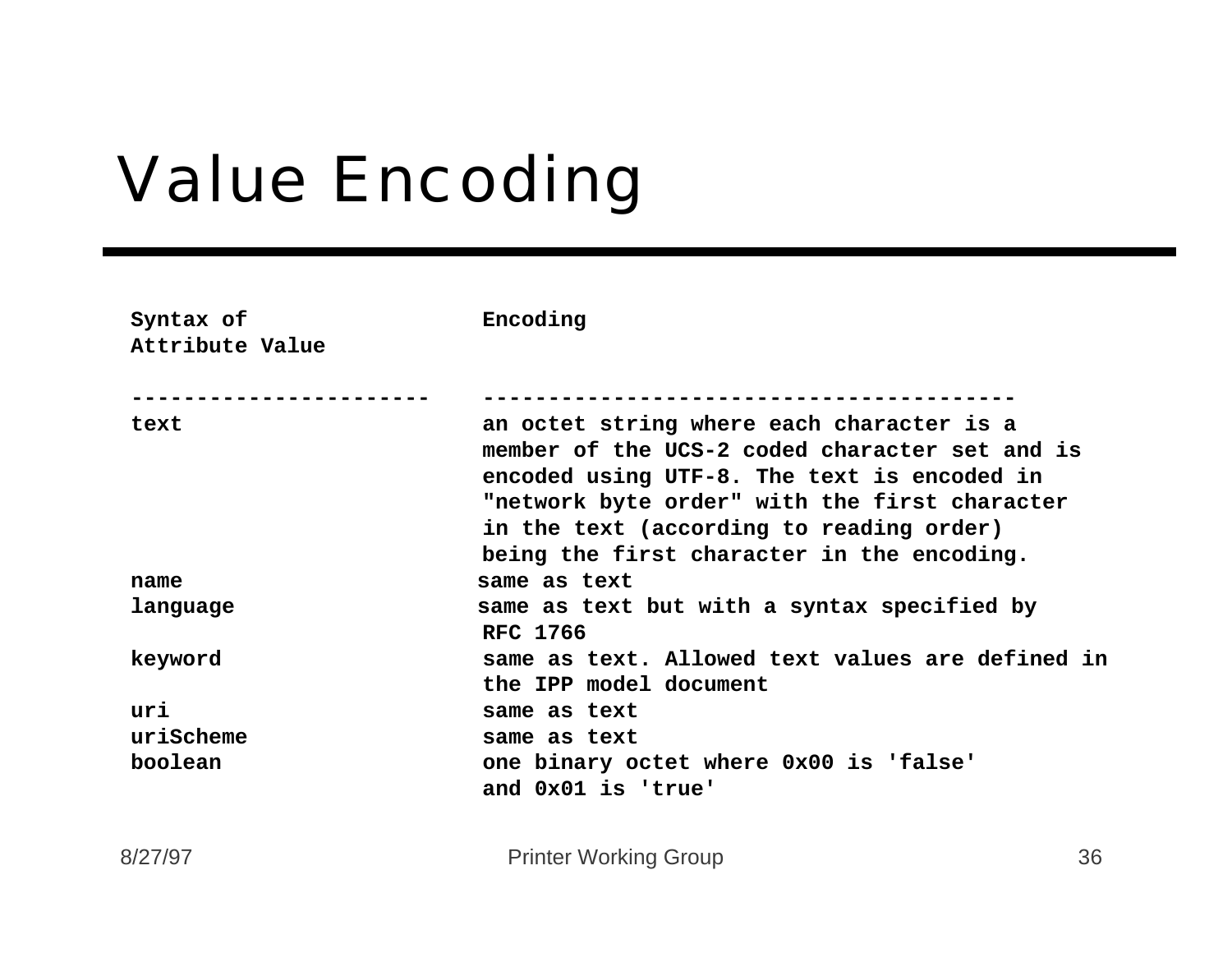# Value Encoding (cont.)

| Syntax of<br>Attribute Value | Encoding                                                                                                                                                                      |  |
|------------------------------|-------------------------------------------------------------------------------------------------------------------------------------------------------------------------------|--|
| integer                      | a SIGNED-INTEGER, defined previously as<br>a signed integer using two's-complement binary<br>encoding in four octets with big-endian format<br>(also known as "network order" |  |
| enum                         | same as integer. Allowed integer values are<br>defined in the IPP model document                                                                                              |  |
| dateTime                     | eleven octets whose contents are defined by<br>"DateAndTime" in RFC 1903.                                                                                                     |  |
| resolution                   | nine octets consisting of 2 SIGNED-INTEGERs<br>followed by a SIGNED-BYTE. The values are the<br>same as those specified in<br>draft-ietf-printmib-mib-info-02.txt [30].       |  |
| 1setOf X                     | encoding according to the rules for an attribute<br>with more than more value.                                                                                                |  |
| rangeOf X                    | same 1setOf X where the number of values is 2.                                                                                                                                |  |
| 8/27/97                      | 37<br><b>Printer Working Group</b>                                                                                                                                            |  |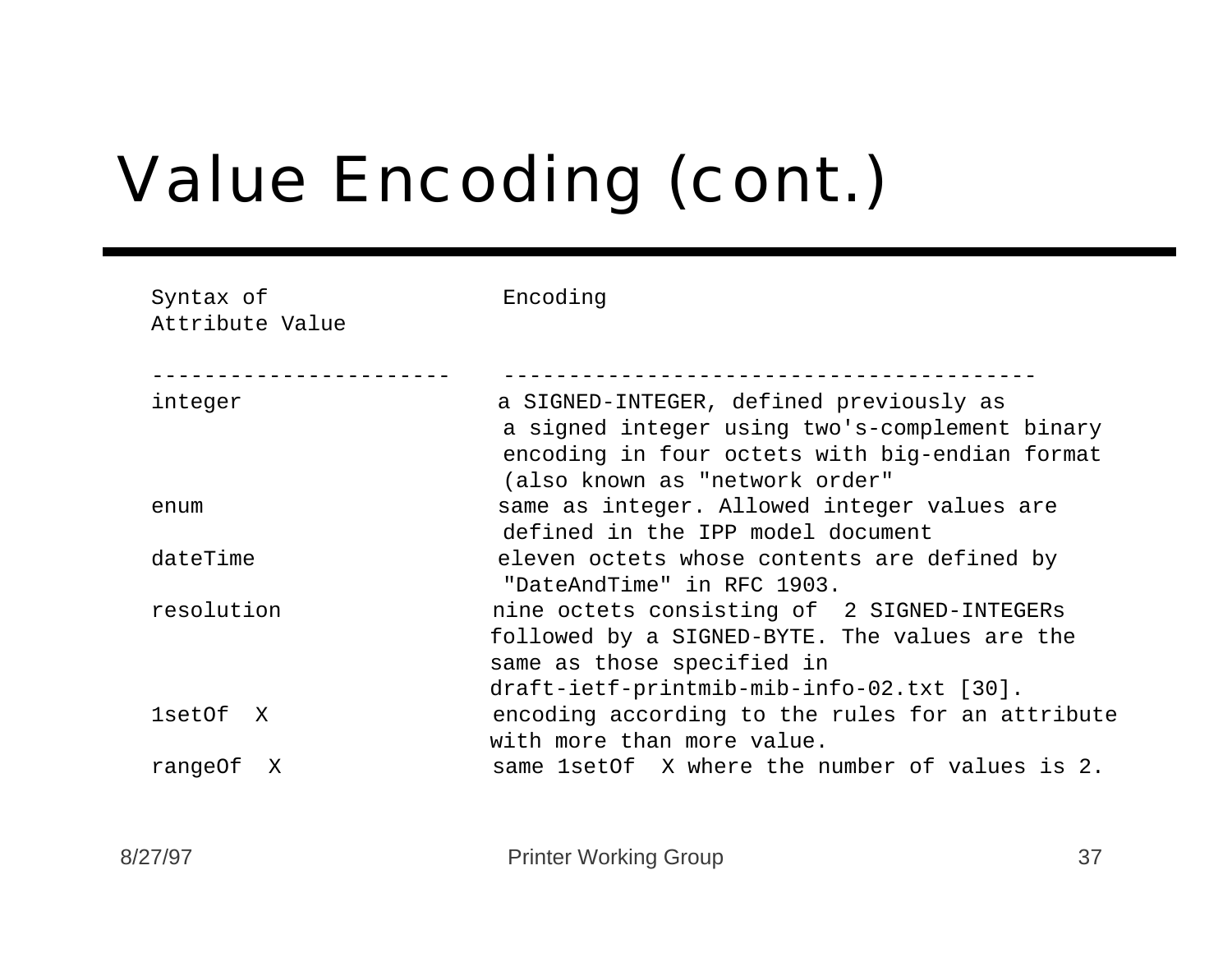## HTTP Header Usage: General

| <b>General-Header</b>                      | <b>Request</b>         |                    | <b>Response</b>         |                    | <b>Values and Conditions</b>                                                                                                                                                                                                            |
|--------------------------------------------|------------------------|--------------------|-------------------------|--------------------|-----------------------------------------------------------------------------------------------------------------------------------------------------------------------------------------------------------------------------------------|
|                                            | <b>Client</b>          | <b>Server</b>      | <b>Server</b>           | <b>Client</b>      |                                                                                                                                                                                                                                         |
| Cache-Control<br>Connection                | must<br>must-if        | not<br>must        | must<br>must-if         | not<br>must        | "no-cache" only<br>"close" only. Both client and server<br>SHOULD keep a connection for the<br>duration of a sequence of operations.<br>The client and server MUST include<br>this header for the last operation in such<br>a sequence. |
| Date<br>Pragma<br><b>Transfer-Encoding</b> | may<br>must<br>must-if | may<br>not<br>must | must<br>must<br>must-if | may<br>not<br>must | per RFC 1123 [9]<br>"no-cache" only<br>"chunked" only. Header MUST be<br>present if Content-Length is absent.                                                                                                                           |
| Upgrade<br>Via                             | not<br>not             | not<br>not         | not<br>not              | not<br>not         |                                                                                                                                                                                                                                         |